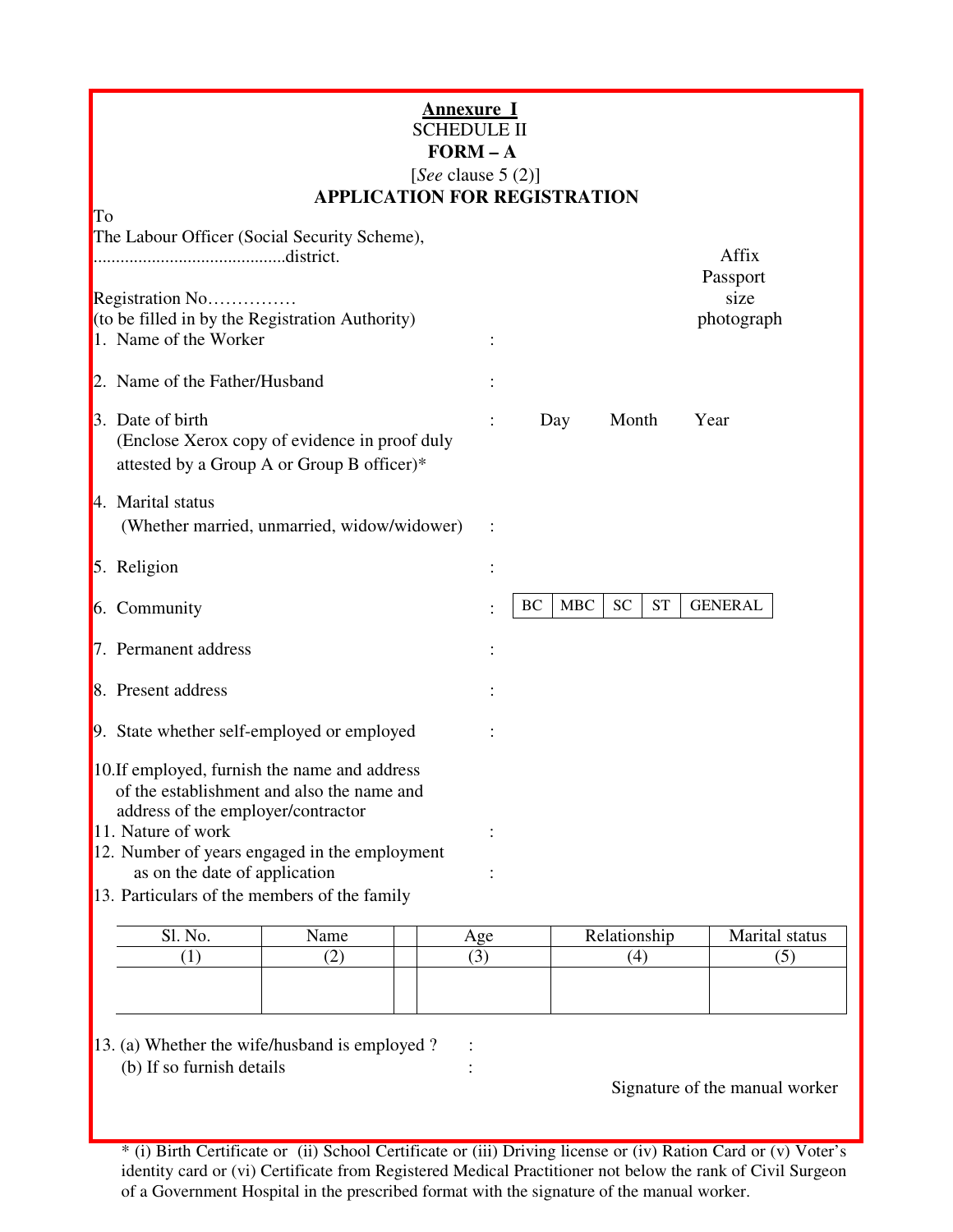### **DECLARATION BY THE APPLICANT\*\***

I declare that I am not registered as a member in any other Manual Workers Welfare Board or Boards constituted by the Government of Tamil Nadu or under any other Government Schemes.

Signature or left hand thumb impression of the manual worker.

(Left hand thumb impression to be attested by the Registration Authority)

\*\*Any false declaration / certification will entail legal action.

#### **CERTIFICATE OF EMPLOYMENT\*\***

 Certified that the particulars furnished by Thiru/Thirumathi/Selvi…..................., regarding employment as a manual worker in the application for registration are true to the best of my knowledge and belief. Place: Signature and name of the person / **Date :** Officer issuing the Certificate

\*\*Any false declaration / certification will entail legal action.

#### **VERIFICATION CERTIFICATE**

After due verification it is certified that the particulars furnished in the application and the proof are found correct and recommended for registration.

Place: Village Administrative Officer / Date: Revenue Inspector (for Chennai district)

#### **Office Note:-**

Application and proof verified. The recommendation of the ………………………is accepted and the applicant is registered as member of the Tamil Nadu Construction Workers Welfare Board**.** Application for membership rejected (In case of rejection, reason should be clearly mentioned).

**Labour Officer ( Social Security Scheme )**

**……………….............................district.**

# **A C K N O W L E D G E M E N T S L I P**

Received from Selvi/Thiru/Tmt. ……………………residing at

…………………………………............................................................application for registration as manual

worker in the Tamil Nadu Construction Workers Welfare Board. Office Seal: Signature of the Labour Officer (Social Security Scheme)

Name :

Designation: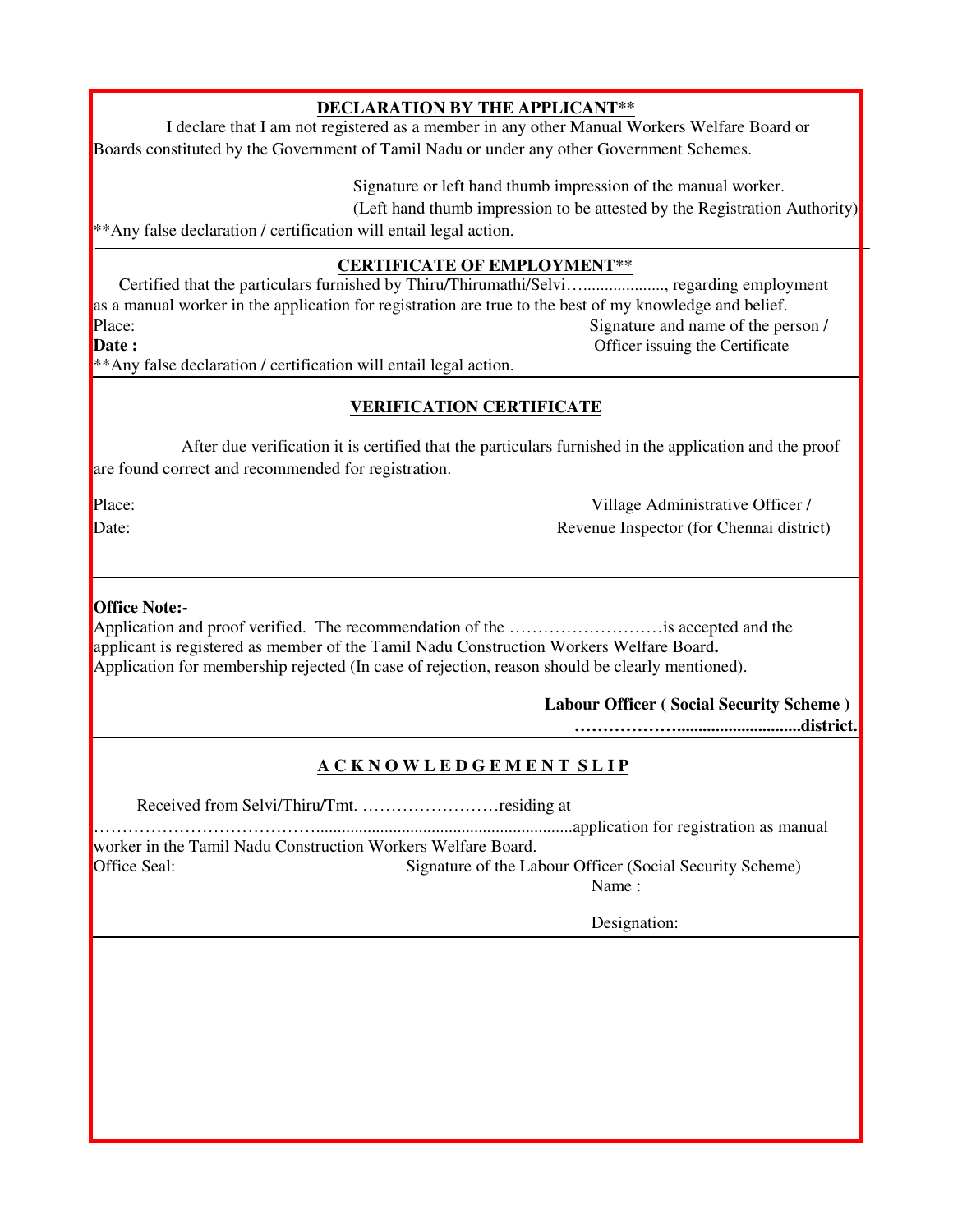#### **FORM-B**

**[***See* **clause 11(3) (a)]**

#### **ACCIDENT INTIMATION FORM**

To The Labour Officer ( Social Security Scheme ), ……………………… district.

To The Inspector /Sub-Inspector of Police, ……………………………

Sir,

Thiru/Thirumathi/Selvi/Selvan …………………….. son of/wife of/daughter of ………… employed in the construction work place ……………………………………………………… has suffered loss of limbs/loss of eye-sight/total disablement/partial injury/death due to accident while engaged in his/her occupation/outside the workplace.

Date : (Signature of the Employer) Address:

Signature of the worker / nominee

\*\*\*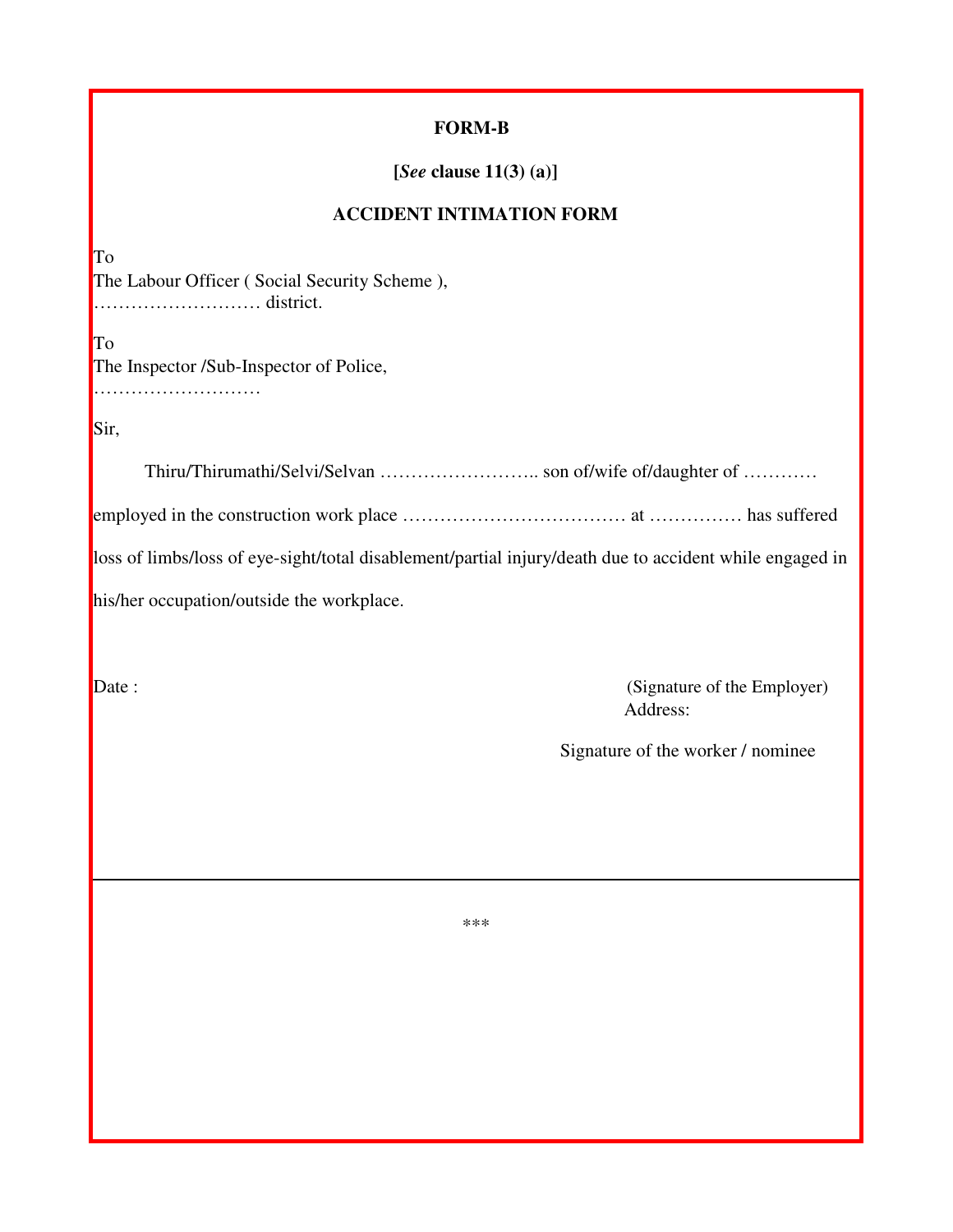# **"FORM C**

[*See* clause 11(3)(b)]

# **APPLICATION FOR PAYMENT OF COMPENSATION FOR ACCIDENTAL DEATH/ DISABILITY**

To

The Labour Officer ( Social Security Scheme )

| ………………… district.

|                  | 1. (a) Name of the registered manual worker            |
|------------------|--------------------------------------------------------|
|                  | (b) Address (in full)                                  |
|                  | (on the date of death/ disability)                     |
|                  | $(c)$ Age                                              |
|                  | (d) Registration number and date of                    |
|                  | initial registration                                   |
|                  | (e) Renewal date                                       |
|                  | (f) Occupation                                         |
| 2.               | (a) Area                                               |
|                  | (b) Place                                              |
|                  | $(c)$ Taluk                                            |
|                  | (d) District                                           |
| 3.               | (a) Name of the nominee                                |
|                  | (b) Relationship with the deceased worker              |
|                  | (in the case of accidental death only)                 |
|                  | (c) Age of the nominee                                 |
|                  | (d) Address in full (with PIN Code No.)                |
| $\overline{4}$ . | Whether the claimant is the registered                 |
|                  | manual worker himself (in the case of                  |
|                  | accidental                                             |
|                  | disability) or the nominee of the                      |
|                  | registered manual worker?                              |
| 5.               | Date and time of accident                              |
| 6.               | Place of accident                                      |
|                  | (a) at the work place                                  |
|                  | (b) outside the work place                             |
|                  | 7. Whether intimation regarding accident has been      |
|                  | given in Form B as per clause 11 $(3)$ $(a)$ ?         |
|                  | 8. Whether the accident resulted in death/             |
|                  | loss of limb/loss of eye sight/partial injury?         |
|                  | 9. In the case of accidental disability, a certificate |
|                  | from a Civil Surgeon of the Government                 |
|                  | Hospital indicating the percentage of disability       |
|                  | due to accident with details should be                 |
|                  | obtained and enclosed in original.                     |
|                  |                                                        |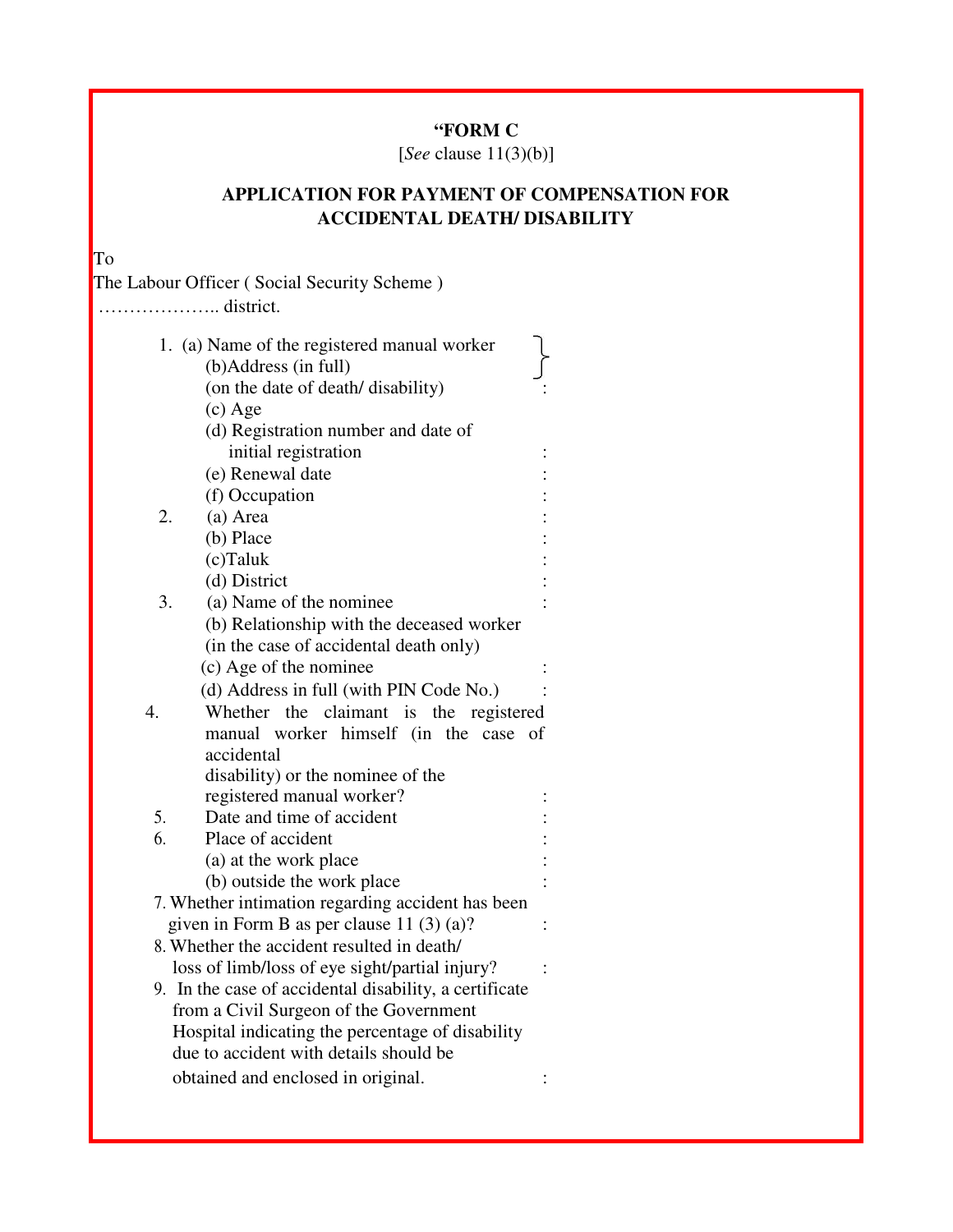| 10 (i) Date and time of death (in the case of accidental death) : |
|-------------------------------------------------------------------|
| (ii) Attested copy of First Information Report from the           |
| Police Station nearer to the place of accident                    |
| to be enclosed                                                    |
| (iii) Post-Mortem Certificate and final                           |
| Investigation Report should be sent in original                   |
| (iv) Death Certificate (attested copy) should be enclosed :       |
| Signature of the registered manual worker                         |

/ nominee in case of death.

#### \_\_\_\_\_\_\_\_\_\_\_\_\_\_\_\_\_\_\_\_\_\_\_\_\_\_\_\_\_\_\_\_\_\_\_\_\_\_\_\_\_\_\_\_\_\_\_\_\_\_\_\_\_\_\_\_\_\_\_\_\_\_\_\_\_\_\_\_\_\_\_\_\_\_\_\_\_\_\_\_\_\_ **DECLARATION BY THE CLAIMANT\*\***

I hereby declare that the particulars furnished above are correct and true to the best of my knowledge. In the event of any of the information given above is ultimately found to be false, I hereby agree to refund in full the amount received as assistance for accidental death/disability. I also hereby declare that I have not received similar benefit by claim in any other Welfare Board or Boards constituted by the Government of Tamil Nadu or under any other Government Schemes.

Place :

Date : Signature of the registered manual worker / nominee in case of death.

\*\* Any false declaration / certification will entail action.

|                                                                                                |           |     | <b>SANCTION</b>                         |    |                                 |          |                                    |
|------------------------------------------------------------------------------------------------|-----------|-----|-----------------------------------------|----|---------------------------------|----------|------------------------------------|
| $\bf{I}$<br>hereby sanction,<br>Rupees                                                         | after     | due | verification, a                         |    |                                 |          | sum of Rs                          |
| registered manual                                                                              | for       | the | accident                                | as |                                 |          | death / disability<br>01           |
| Thiru/Thirumathi/Selvi                                                                         |           |     | a registered manual worker.             |    |                                 |          |                                    |
| Place:                                                                                         |           |     | Labour Officer (Social Security Scheme) |    |                                 |          |                                    |
| Date:                                                                                          | District. |     |                                         |    |                                 |          |                                    |
|                                                                                                |           |     | <b>ACKNOWLEDGEMENT SLIP</b>             |    |                                 |          |                                    |
| Received<br>application for sanction of                                                        |           |     |                                         |    |                                 |          |                                    |
| assistance towards accidental death/disability in respect of deceased registered manual worker |           |     |                                         |    |                                 |          |                                    |
|                                                                                                |           |     |                                         |    |                                 |          | )/registered manual                |
| worker Selvi/Thiru/Tmt. (Registration Number                                                   |           |     |                                         |    |                                 |          |                                    |
|                                                                                                |           |     |                                         |    | Signature of the Labour Officer |          |                                    |
|                                                                                                |           |     |                                         |    |                                 |          | (Social Security Scheme) with date |
|                                                                                                |           |     |                                         |    |                                 | district |                                    |
|                                                                                                |           |     | Name:-                                  |    |                                 |          |                                    |
| Office Seal:                                                                                   |           |     | Designation:                            |    |                                 |          |                                    |

í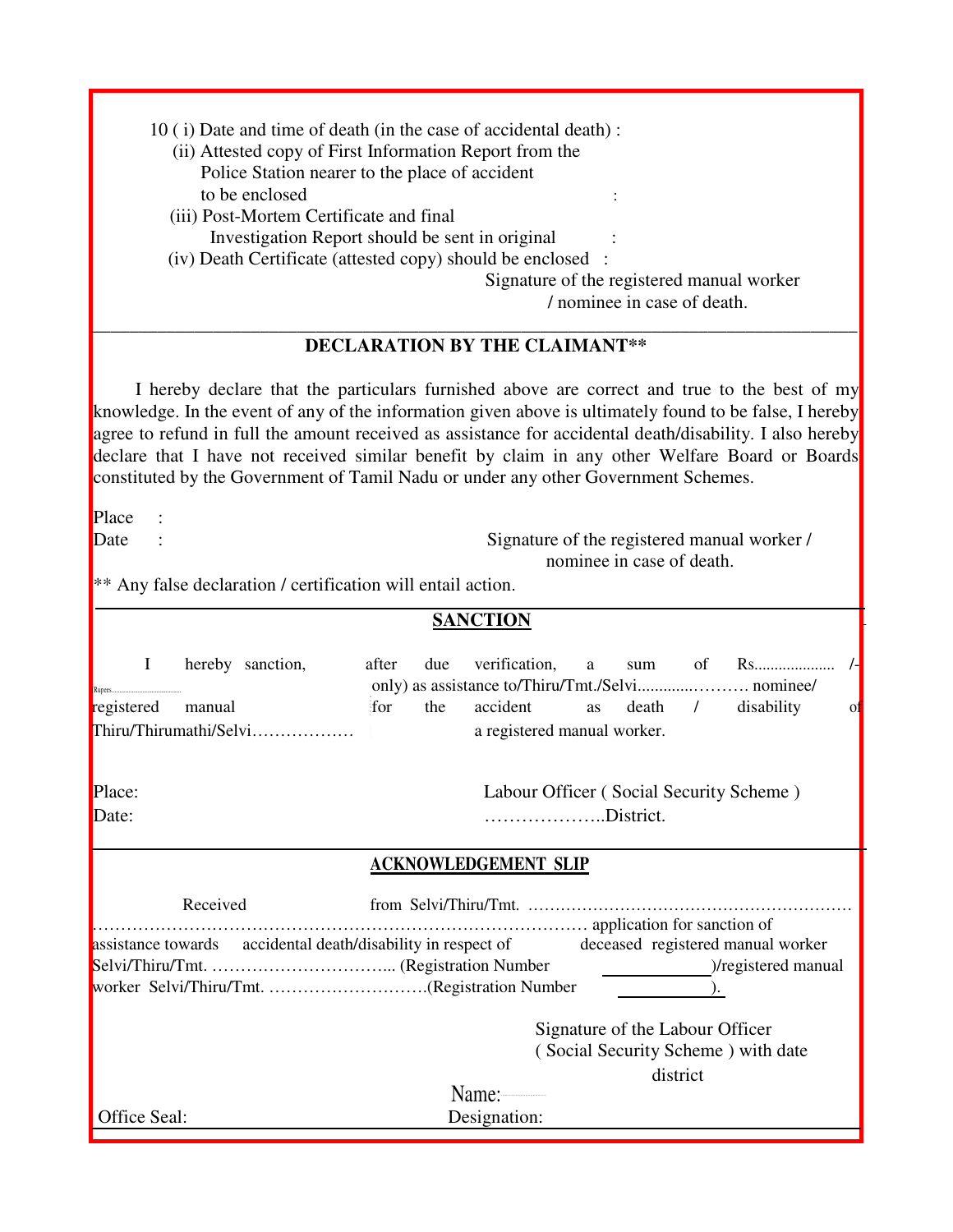|                                                                                                                                                                                                                                                                                                                                                                                                                                                                   | $FORM-CC$<br>[ See clause $13(2)(a)$ ] |                                                  |
|-------------------------------------------------------------------------------------------------------------------------------------------------------------------------------------------------------------------------------------------------------------------------------------------------------------------------------------------------------------------------------------------------------------------------------------------------------------------|----------------------------------------|--------------------------------------------------|
| <b>APPLICATION FOR PENSION / DISABILITY PENSION</b>                                                                                                                                                                                                                                                                                                                                                                                                               |                                        |                                                  |
| To<br>The Labour Officer (Social Security Scheme)<br>district.                                                                                                                                                                                                                                                                                                                                                                                                    |                                        | Passport Size<br>photograph<br>duly signed       |
| 1. Name of the applicant<br>2. Address in full (to which pension<br>is to be sent) (with PIN code)<br>3. Registration number and date<br>(Original Identity Card should be enclosed)<br>4. Age and date of completion of<br>60 years of age<br>5. Date of completion of continuous period of<br>five years as registered worker of the Board<br>6. Whether the registration has been renewed<br>regularly without any default? If so,<br>details may be furnished |                                        |                                                  |
| Sl.<br>Date of initial registration/<br>N <sub>o</sub><br>subsequent renewal                                                                                                                                                                                                                                                                                                                                                                                      | From                                   | Period of validity of registration/renewal<br>To |
| (1)<br>(2)                                                                                                                                                                                                                                                                                                                                                                                                                                                        | (3)                                    | (4)                                              |
| 7. Whether the applicant has become disabled<br>due to sickness and incapacitated from normal<br>work? (If so, a certificate by a Medical Officer<br>not below the rank of Civil Surgeon of the Government<br>Hospital under his name and seal should be<br>enclosed in original)<br>8. Whether in receipt of any other pension?<br>If so, furnish complete details,                                                                                              |                                        | Signature of the registered manual worker        |

nominee in case of death.

# **DECLARATION\*\***

I hereby declare that the facts mentioned above are true to the best of my knowledge and information. I am not a registered worker of any other Board. If ultimately it is found that any of the information given by me is false, I agree to refund the entire amount received by me as pension / disability pension besides any other action that may be deemed fit by the appropriate authorities.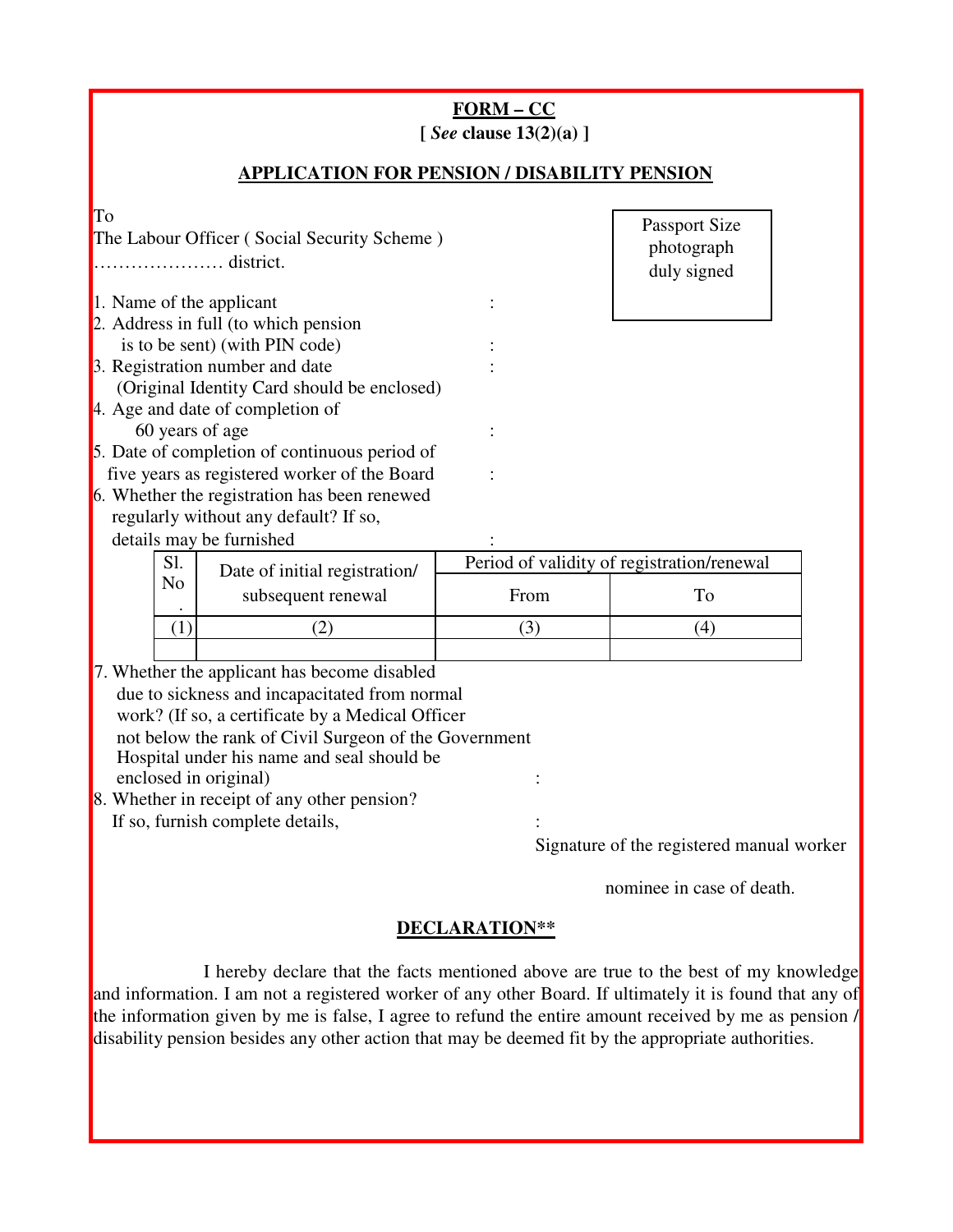I also hereby declare that I have not received similar benefits by claim in any other Welfare Board or Boards constituted by the Government of Tamil Nadu or under any other Government Schemes.

| Place:                                                                                                                                                                            | Signature/Thumb impression                     |
|-----------------------------------------------------------------------------------------------------------------------------------------------------------------------------------|------------------------------------------------|
| Date:                                                                                                                                                                             | Name:                                          |
| ** Any false declaration / certification will entail legal action.                                                                                                                |                                                |
| Note : 1. Besides the photograph affixed above another passport size<br>photograph should be enclosed with the application.<br>2. Incomplete applications will not be considered. |                                                |
|                                                                                                                                                                                   | <b>SANCTION</b>                                |
| I hereby sanction, after due verification,                                                                                                                                        | a monthly pension of Rs                        |
| amount shall be sent by Money Order.                                                                                                                                              | The                                            |
| Place:                                                                                                                                                                            |                                                |
| Date:                                                                                                                                                                             | <b>Labour Officer (Social Security Scheme)</b> |
|                                                                                                                                                                                   | <b>ACKNOWLEDGEMENT SLIP</b>                    |
|                                                                                                                                                                                   |                                                |
| application for sanction of pension / disability pension.                                                                                                                         |                                                |
|                                                                                                                                                                                   | Signature of Labour Officer                    |
|                                                                                                                                                                                   | (Social Security Scheme) with date             |
|                                                                                                                                                                                   | Name:                                          |
|                                                                                                                                                                                   | Office Seal:                                   |
|                                                                                                                                                                                   | Designation:                                   |
|                                                                                                                                                                                   |                                                |
|                                                                                                                                                                                   |                                                |
|                                                                                                                                                                                   |                                                |
|                                                                                                                                                                                   |                                                |
|                                                                                                                                                                                   |                                                |
|                                                                                                                                                                                   |                                                |
|                                                                                                                                                                                   |                                                |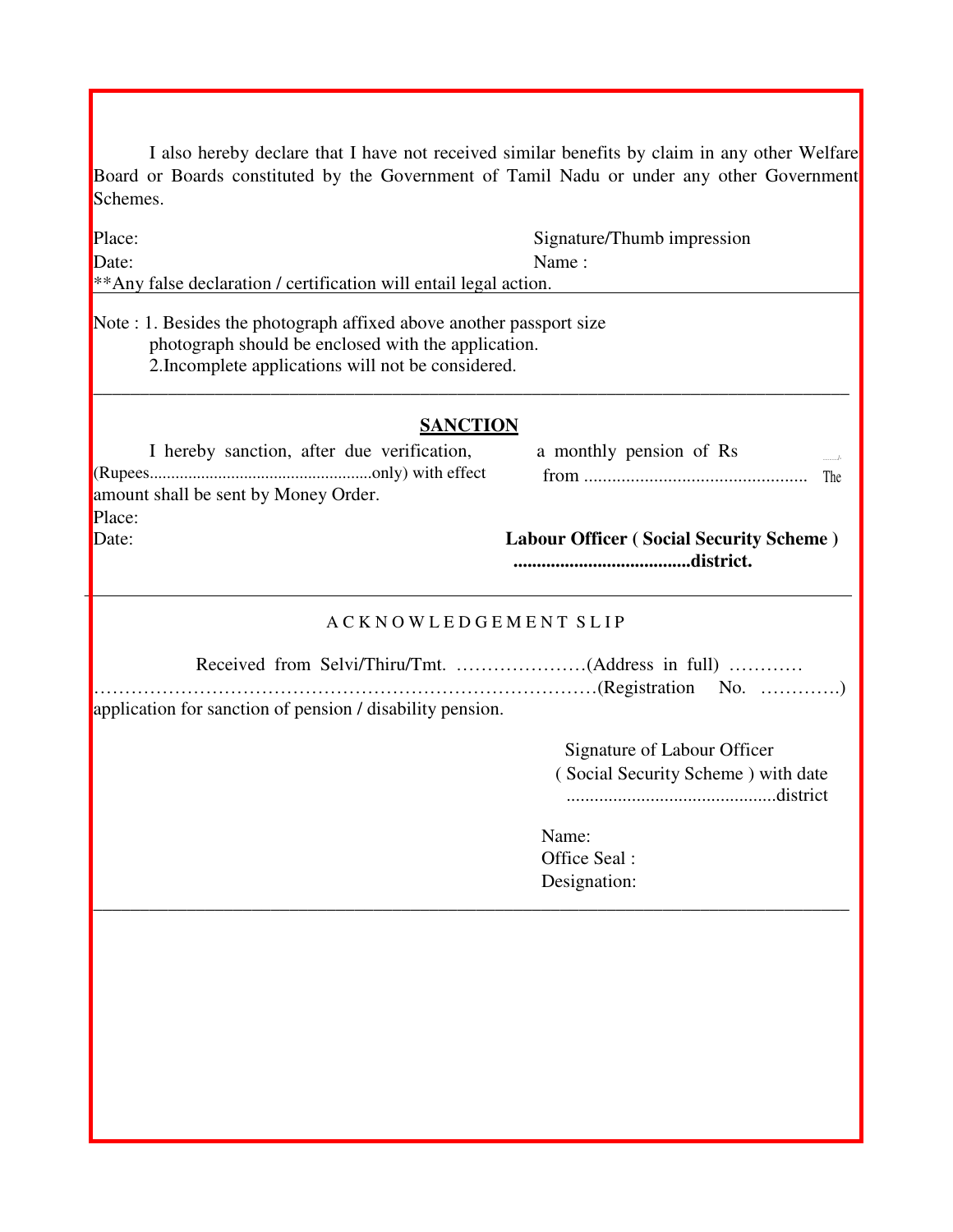#### **FORM – CCC [** *See* **clause 13(2)(aa) ]**

#### **APPLICATION FOR FAMILY PENSION**

| To                                                                           |  |
|------------------------------------------------------------------------------|--|
| The Labour Officer (Social Security Scheme)<br>district.                     |  |
|                                                                              |  |
| 1. Name of the applicant                                                     |  |
| 2. Name of the deceased Pensioner                                            |  |
| 3. Relationship of the applicant with the                                    |  |
| deceased Pensioner (Attested Legal<br>heir Certificate should be enclosed)   |  |
| 4. Address of the applicant in full (to which                                |  |
| Family pension is to be sent) (with PIN code)                                |  |
| 5. Date of Death of the deceased pensioner                                   |  |
| (Attested Death Certificate should be enclosed):                             |  |
| 6. Applicant's Age and Date of Birth                                         |  |
| 7. Whether the applicant is the dependant of                                 |  |
| the deceased pensioner                                                       |  |
| 8. Pension Order No & Date vide which the<br>deceased was in drawing pension |  |
| 9. Whether in receipt of any other pension?                                  |  |
| If so, furnish complete details,                                             |  |

Passport Size photograph duly signed

Signature of the Applicant

#### **DECLARATION\*\***

I hereby declare that the facts mentioned above are true to the best of my knowledge and information. If ultimately it is found that any of the information given by me is false, I agree to refund the entire amount received by me as family pension besides any other action that may be deemed fit by the appropriate authorities.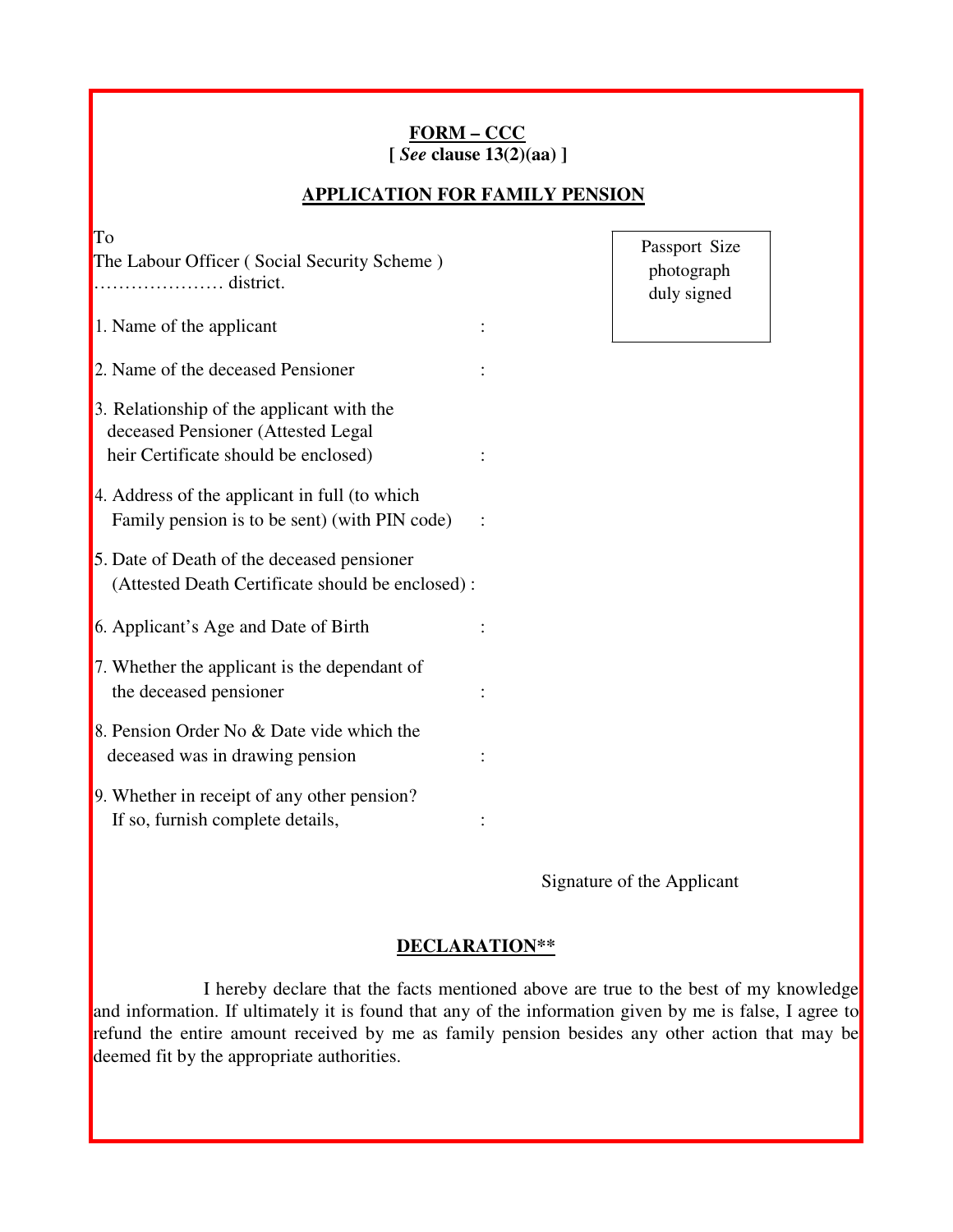I also hereby declare that I have not received similar benefits by claim in any other Welfare Board or Boards constituted by the Government of Tamil Nadu or under any other Government Schemes including old age pension sanctioned by the Government.

Place: Signature/Thumb impression

Date: Name : \*\*Any false declaration / certification will entail legal action.

Note : 1. Besides the photograph affixed above another passport size

photograph should be enclosed with the application.

2.Attested death certificate

3.Copy of pension order of the deceased

4.Incomplete applications will not be considered.

5. Attested Legal heir Certificate.

# **SANCTION**

\_\_\_\_\_\_\_\_\_\_\_\_\_\_\_\_\_\_\_\_\_\_\_\_\_\_\_\_\_\_\_\_\_\_\_\_\_\_\_\_\_\_\_\_\_\_\_\_\_\_\_\_\_\_\_\_\_\_\_\_\_\_\_\_\_\_\_\_\_\_\_\_\_\_\_\_\_\_

I hereby sanction, after due verification, including the verification of beneficiaries list of the old age pension maintained in Revenue Department, a monthly pension of **Rs.400/- (Rupees Four Hundred only)** with effect from ................................................The amount shall be sent by Money Order.

Place: **Labour Officer ( Social Security Scheme )** Date: **......................................district.**

# **ACKNOWLEDGEMENT S L I P**

| deceased | pensioner | Shri/Smt | who                                     | was                 | residing  |
|----------|-----------|----------|-----------------------------------------|---------------------|-----------|
| lat      |           |          | (Address in full) (Registration No. of  |                     |           |
|          |           |          |                                         |                     |           |
|          |           |          |                                         | Signature with date |           |
|          |           |          | Labour Officer (Social Security Scheme) |                     |           |
|          |           |          |                                         |                     | .district |
|          |           |          | Name:                                   |                     |           |
|          |           |          | Office Seal:                            |                     |           |
|          |           |          |                                         |                     |           |
|          |           |          |                                         |                     |           |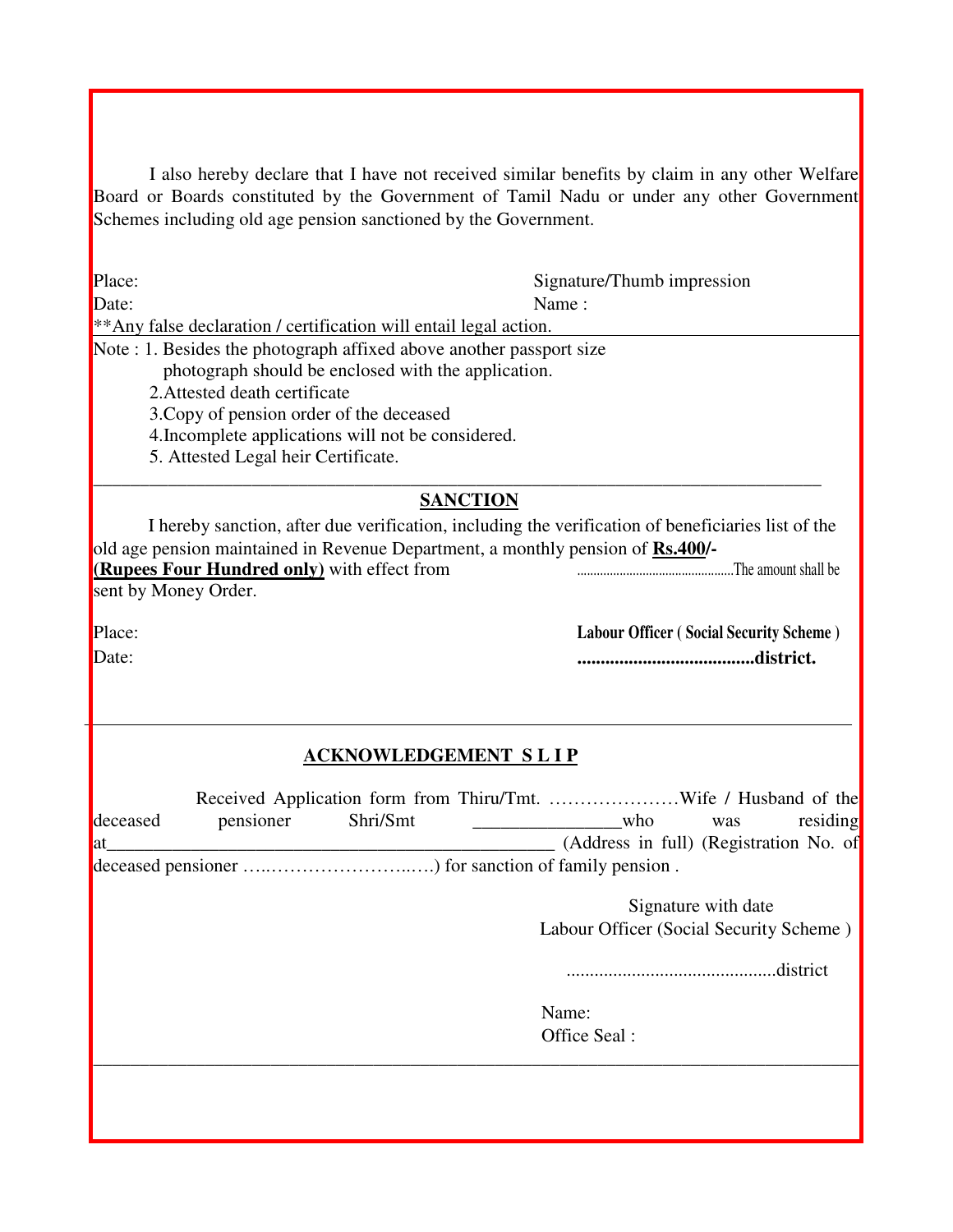# **FORM - D [***See* **clauses 14 (2) and 14A (2)]**

# **APPLICATION FOR GRANT OF FUNERAL EXPENSES/NATURAL DEATH ASSISTANCE**

To

The Labour Officer ( Social Security Scheme )

…………………… district.

|    |                   | 1. Name of the deceased registered manual worker            |  |
|----|-------------------|-------------------------------------------------------------|--|
|    |                   | 2. Address (in full at the time of death)                   |  |
|    |                   | 3. Age (on the date of death)                               |  |
|    | 4. Nature of work |                                                             |  |
|    |                   | 5. (a) Registration Number and date of initial registration |  |
|    |                   | (Original identity card should be enclosed)                 |  |
|    |                   | (b) Date of last renewal, indicating the                    |  |
|    |                   | period upto which renewed                                   |  |
| 6. | (a)               | Place of death                                              |  |
|    | (b)               | Date of death                                               |  |
|    | (c)               | Cause of death (to be indicated clearly)                    |  |
|    |                   | (Avoid indicating as "Natural Death")                       |  |
|    |                   | (Death certificate in original should be enclosed):         |  |
| 7. | (a)               | Name of the nominee                                         |  |
|    | (b)               | Age of the nominee (in completed years)                     |  |
|    | (c)               | Address of the nominee in full indicating PIN Code:         |  |
|    | (d)               | Relationship of the applicant with the deceased             |  |
|    |                   | registered manual worker                                    |  |
|    |                   |                                                             |  |

Signature of the nominee of the registered manual worker

# **DECLARATION OF THE NOMINEE\*\***

I hereby declare that the particulars furnished above are correct and true to the best of my knowledge. In the event of any of the information given above is ultimately found to be false, I hereby agree to refund in full the amount received as assistance for death/funeral expenses of the deceased manual worker.

I also hereby declare that I have not received similar benefits by claim in any other Welfare Board or Boards constituted by the Government of Tamil Nadu or under any other Government Schemes.

Place :

Date :

\*\*Any false declaration / certification will entail legal action. Signature of the nominee

registered manual worker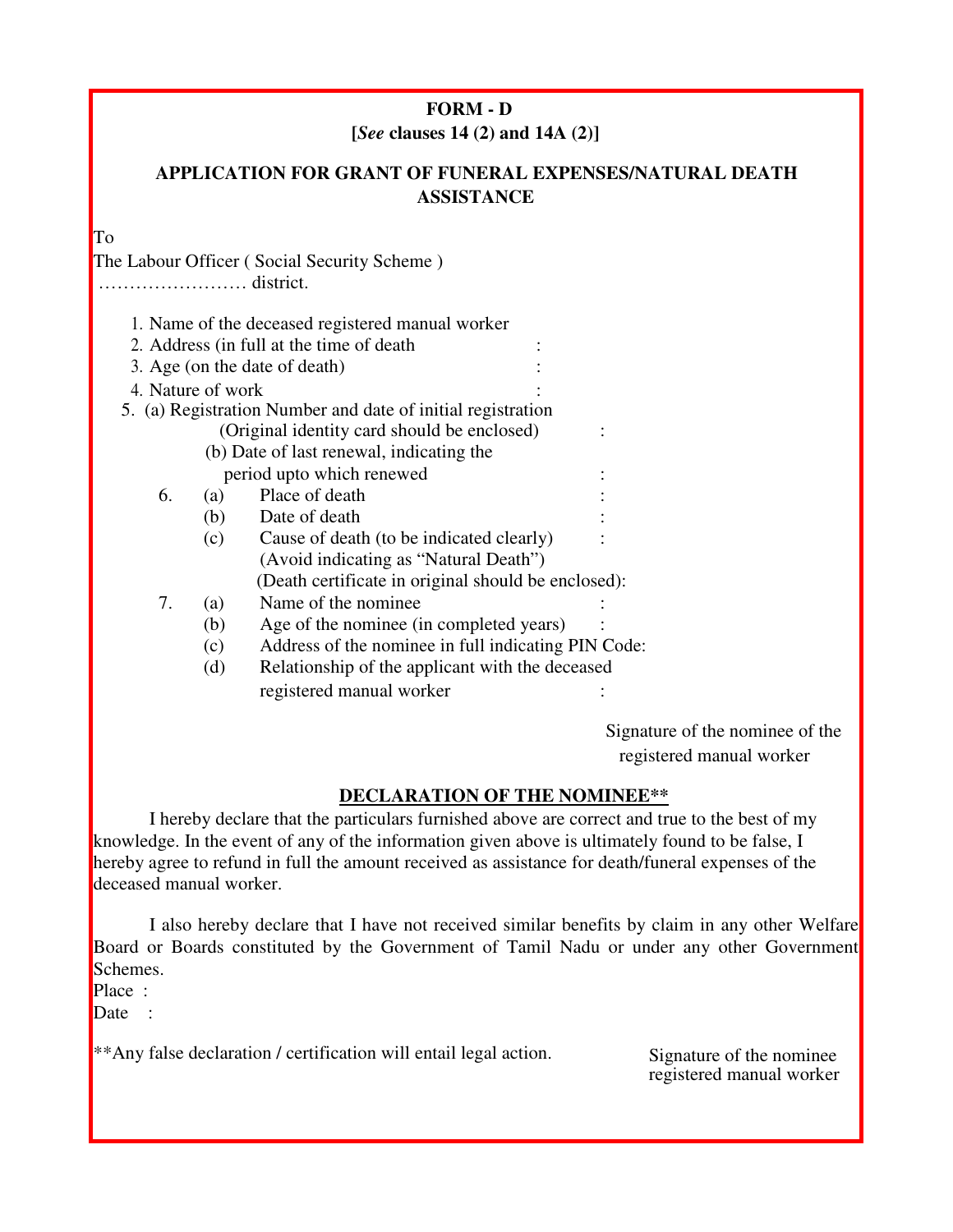#### **CERTIFICATE\*\***

I hereby certify that the particulars furnished in the application are correct.

Member, Tamil Nadu Construction Workers Welfare Board / Place:<br>
President / Secretary of the Registered Trade Union / Assistant<br>
Inspector of Labour concerned / Any other officer permitted to Inspector of Labour concerned / Any other officer permitted to give employment certificate.

\*\*Any false declaration / certification will entail legal action.

#### **SANCTION**

1. I hereby sanction after due verification a sum of Rs…………/-(Rupees………….only) as assistance to Thiru./Tmt./Selvi………………….nominee / nominees, for the funeral of Thiru/Thirumathi/Selvi ................................. ,.a registered manual worker. 2. I hereby sanction after due verification a sum of Rs. /-(Rupees only) as assistance to Thiru./Tmt./Selvi………………….nominee / nominees, on the natural death of Thiru/Thirumathi/Selvi ......................................... a registered manual worker. Place : Labour Officer ( Social Security Scheme ) Date : ............................... district.

# **ACKNOWLEDGEMENT S L I P**

Received from Selvi/Thiru/Tmt. …………………………………………………… claim application for sanction of Funeral/Natural death assistance in respect of deceased registered manual worker Selvi/Thiru/Tmt. …………... (Registration No…………..)

> Signature of the Labour Officer ( Social Security Scheme ) with date .........................................district

Name:

Office Seal : Designation:.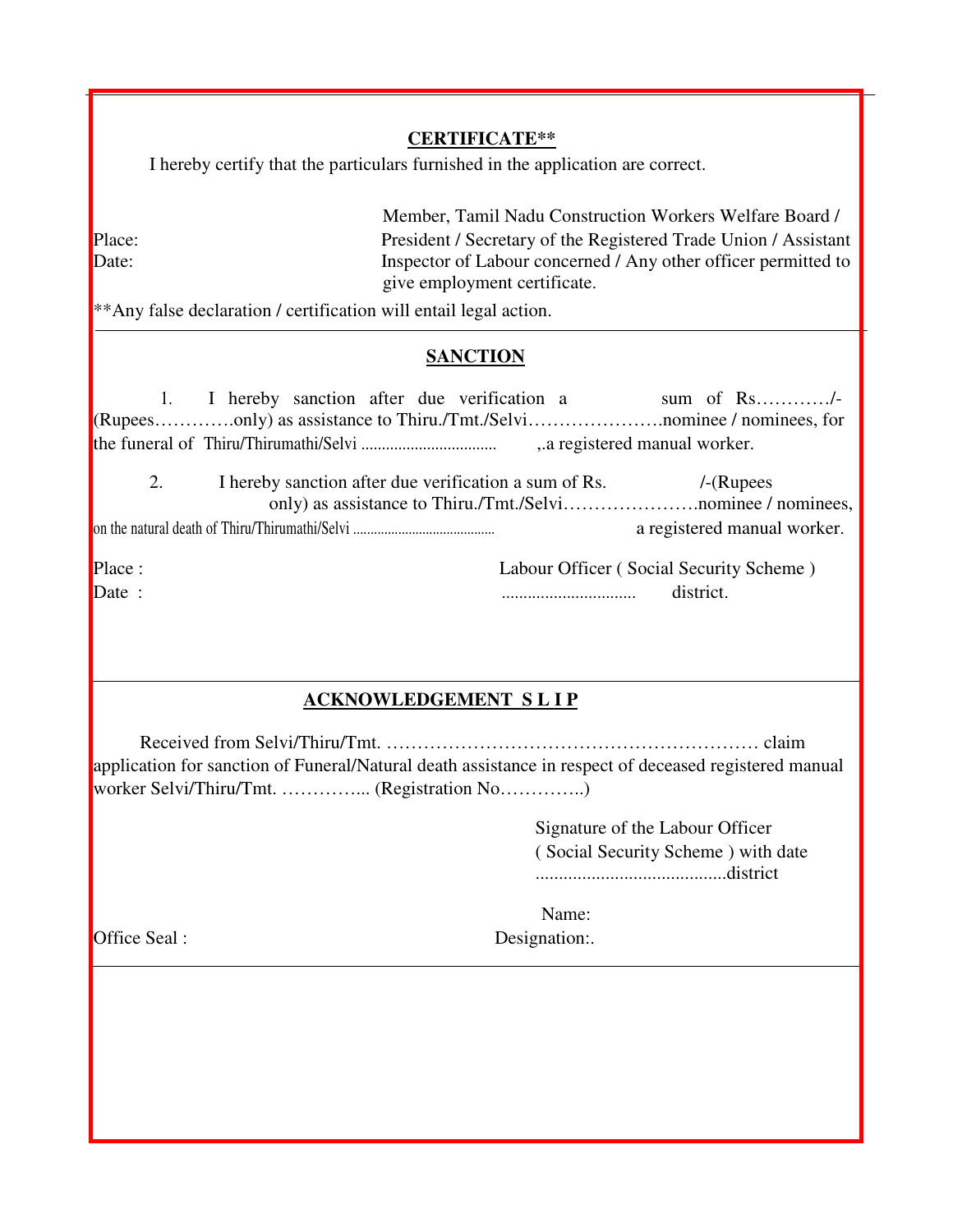# **"FORM - E**

# **[***See* **clause 15 (3)] APPLICATION FOR EDUCATIONAL ASSISTANCE FOR PASS IN 10th STANDARD AND 12th STANDARD EXAMINATION**

To

The Labour Officer ( Social Security Scheme ) ……………… district.

1. Name of the registered manual worker :

- 2. (a) Registration Number and date of initial registration. (Original Identity card should be enclosed) : (b) Date of last renewal, indicating the
	- period upto which renewed :
	- 3. Address (in full) with PIN Code :
	- 4. Details of family members of the registered manual worker: -

| Sl. No. | Name | Relationship with the registered<br>manual worker | Age |
|---------|------|---------------------------------------------------|-----|
|         |      |                                                   |     |
|         |      |                                                   |     |

5. Details of the son or daughter for whom educational assistance is sought for:-

| Sl.<br>No. | Name<br>(Son/Daughter) | Date of Birth | Examination<br>passed | Month and<br>Year of Pass | Name of the<br>School studied |
|------------|------------------------|---------------|-----------------------|---------------------------|-------------------------------|
|            | $\left[ 2\right]$      | (3)           | $\left( 4\right)$     |                           | (၀)                           |
|            |                        |               |                       |                           |                               |

**Note:-** Xerox copy of the Mark Sheet in support of having passed the Examination, duly attested by a Group A or Group B Officer should be enclosed.

| Sl.<br>No. | Name | Son/Daughter   | Course for<br>which<br>assistance<br>availed | Year of<br>availing<br>assistance<br>Rs. | Amount of<br>assistance $(Rs.)$ |
|------------|------|----------------|----------------------------------------------|------------------------------------------|---------------------------------|
|            | 2)   | $\mathfrak{Z}$ | (4)                                          | (5                                       | $\lceil 6 \rceil$               |
|            |      |                |                                              |                                          |                                 |

6. Number of children for whom the educational assistance has already been availed from the Board

Signature of the registered manual worker.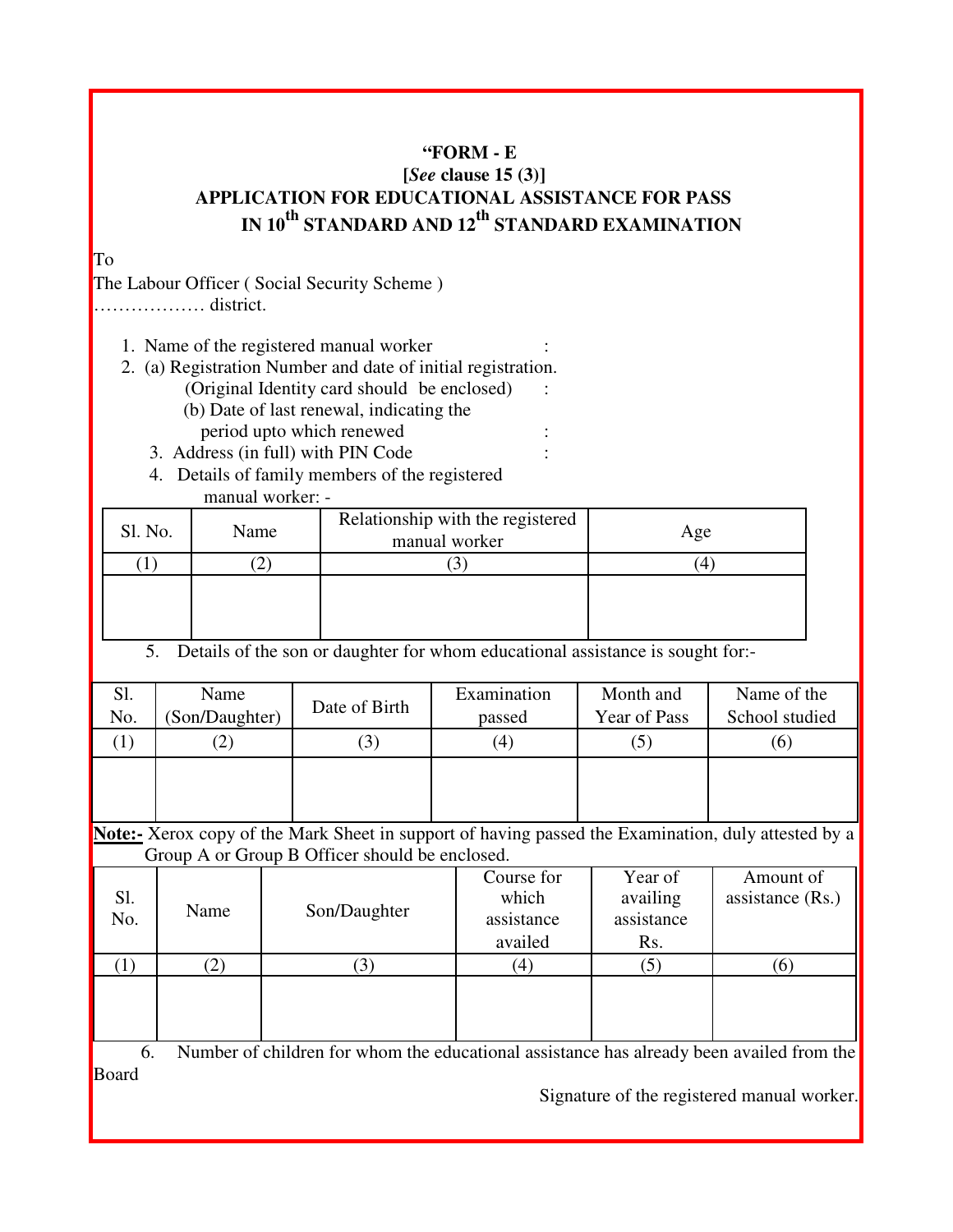# **DECLARATION BY THE APPLICANT\*\***

I hereby declare that the particulars furnished above are correct and true to the best of my knowledge. In the event of any of the information given above is ultimately found to be false, I hereby agree to refund in full the amount received as assistance. I further declare that I have not availed similar assistance from any other Welfare Board or Boards constituted by the Government of Tamil Nadu or under any other Government Schemes.

Place :

worker

Date : Signature of the registered manual

\*\*Any false declaration / certification will entail legal action. \_\_\_\_\_\_\_\_\_\_\_\_\_\_\_\_\_\_\_\_\_\_\_\_\_\_\_\_\_\_\_\_\_\_\_\_\_\_\_\_\_\_\_\_\_\_\_\_\_\_\_\_\_\_\_\_\_\_\_\_\_\_\_\_\_\_\_\_\_\_\_\_\_\_\_\_\_\_\_\_\_

#### **CERTIFICATE\*\***

I hereby certify that the particulars furnished in the application are correct.

Member, Tamil Nadu Construction Workers Welfare Board / Place: President / Secretary of the Registered Trade Union / Assistant Date: Inspector of Labour concerned / Any other officer permitted to give employment certificate.

\*\*Any false declaration / certification will entail legal action.

# **SANCTION**

|  | I hereby sanction, after due verification, a sum Rs/- (Rupees | only) as |
|--|---------------------------------------------------------------|----------|
|  |                                                               |          |
|  |                                                               |          |

Place : Labour Officer ( Social Security Scheme ) Date : ............................... district.

\*Strike out whichever is not applicable.

# **ACKNOWLEDGEMENT SLIP**

Received from Thiru/Tmt. ………………………………(Registration Number ……………….) claim application for sanction of educational assistance.

> Signature of the Labour Officer ( Social Security Scheme )with date

...................................district Name:

Office Seal : Second Second Second Second Second Second Second Second Second Second Second Second Second Second Second Second Second Second Second Second Second Second Second Second Second Second Second Second Second Secon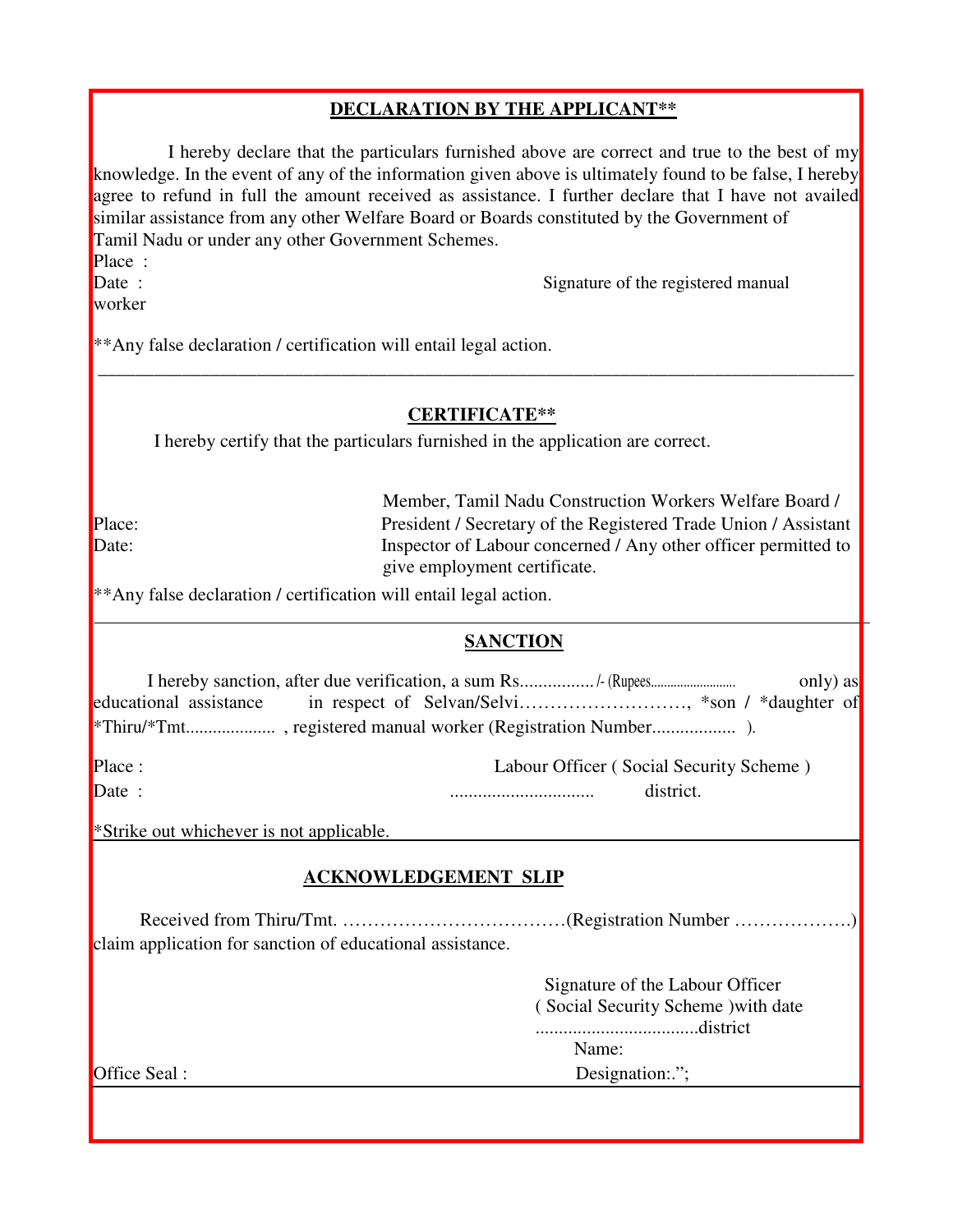# **"FORM - EE**

# **[***See* **clause 15 (3)]**

# **APPLICATION FOR EDUCATIONAL ASSISTANCE FOR HIGHER EDUCATION**

To

The Labour Officer ( Social Security Scheme )

……………… district.

| 1. Name of the registered manual worker |  |
|-----------------------------------------|--|
|                                         |  |
|                                         |  |
|                                         |  |

- 2. (a) Registration Number and date of initial registration
	- (Original identity card should be enclosed). : (b) Date of last renewal indicating the period upto which renewed :
	-
	- 3. Address (in full) with PIN Code :
	- 4. Details of family members of the registered manual worker :

| Sl. No. | Relationship with the registered<br>Name<br>manual worker |  | Age |  |  |
|---------|-----------------------------------------------------------|--|-----|--|--|
|         |                                                           |  |     |  |  |
|         |                                                           |  |     |  |  |

5. Details of the son or daughter for whom educational assistance is sought :-

| Sl.<br>No. | Name | Date of Birth | Name of the<br>course studying | Duration of<br>the course | Name of the<br>College/Institution<br>with address in full |
|------------|------|---------------|--------------------------------|---------------------------|------------------------------------------------------------|
|            |      |               | $\left(4\right)$               |                           |                                                            |
|            |      |               |                                |                           |                                                            |

**Note:** - Certificate from the Principal of the College/Educational institution to the effect that the son or daughter of the registered manual worker is studying the course indicating whether a day scholar or hosteller should be enclosed in original.

1) Number of children for whom the educational assistance has already been availed from the Board

| Sl.<br>No. | Name | Son/Daughter | Course for which<br>assistance<br>availed | Year of availing<br>assistance<br>Rs. | Amount of<br>assistance |
|------------|------|--------------|-------------------------------------------|---------------------------------------|-------------------------|
|            | ∠    |              | (4                                        | J                                     | O                       |
|            |      |              |                                           |                                       |                         |

Signature of the registered manual worker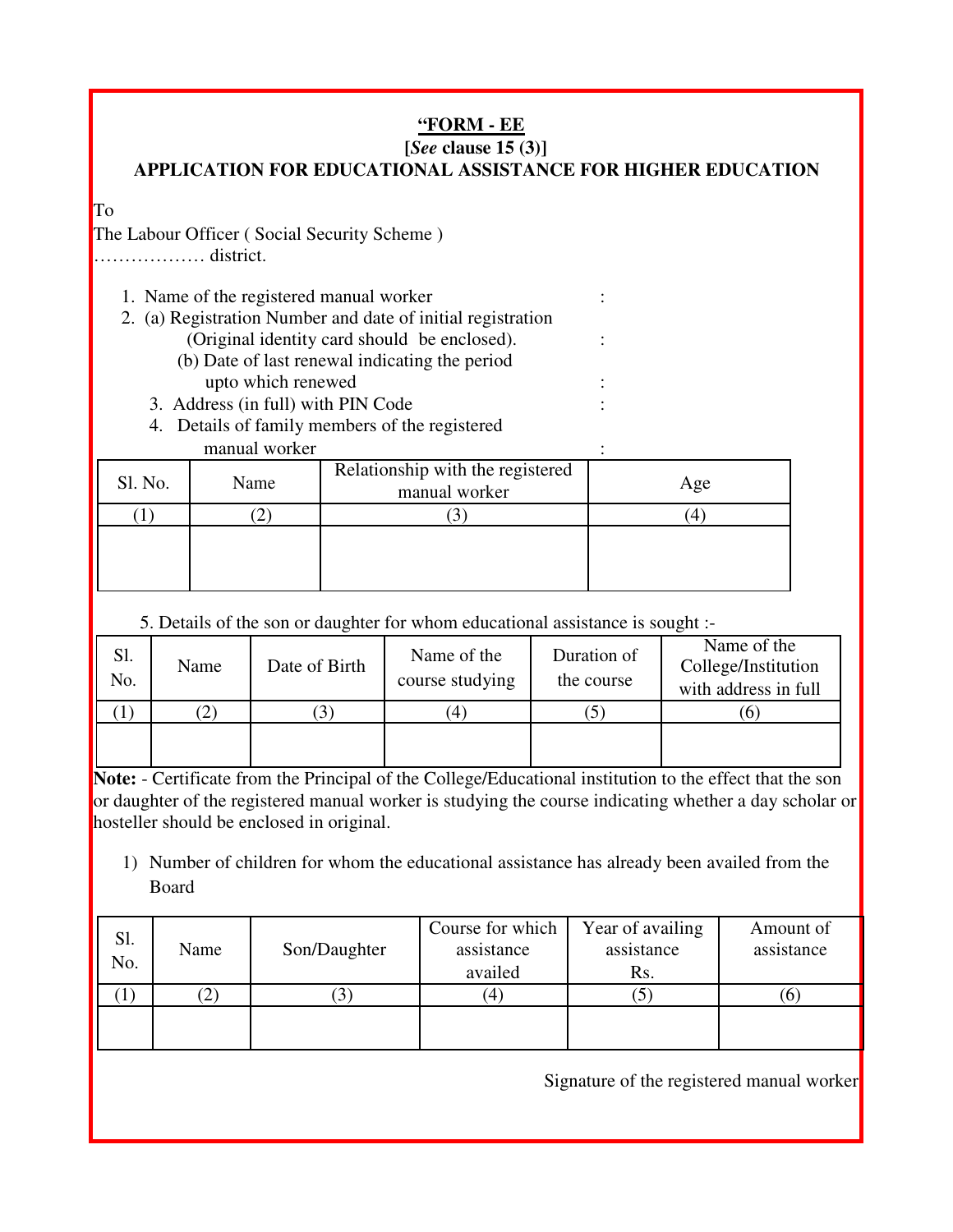# **DECLARATION BY THE APPLICANT\*\*.**

I hereby declare that the particulars furnished above are correct and true to the best of my knowledge. In the event of any of the information given above is ultimately found to be false, I hereby agree to refund in full the amount received as assistance.

I also hereby declare that I have not received similar benefit by claim from any other Welfare Board or Boards constituted by the Government of Tamil Nadu or under any other Government Schemes.

Place :

Date : Signature of the registered manual worker. \*\*Any false declaration / certification will entail legal action.

### **CERTIFICATE\*\***

I hereby certify that the above particulars furnished in the application are correct.

Member, Tamil Nadu Construction Workers Welfare Board / Place: President / Secretary of the Registered Trade Union / Assistant Date: Inspector of Labour concerned / Any other officer permitted to give employment certificate.

\*\*Any false declaration / certification will entail legal action.

# **SANCTION**

I hereby sanction after due verification for payment of Rs…………/- (Rupees ……… only) towards educational assistance in respect of Selvan/Selvi……...(\*son /\*daughter) of \*Thiru/\*Tmt………….. registered manual worker (Registration number…………..).

Place: Labour Officer ( Social Security Scheme ) Date .................................district

\* Strike out whichever is not applicable.

# **ACKNOWLEDGEMENT SLIP**

Received from Thiru/Tmt. ……………………registered manual worker (Registration No. ………) claim application for sanction of educational assistance.

> Signature of the Labour Officer ( Social Security Scheme ) with date

.............................district

Name:

**Office Seal : Designation:."**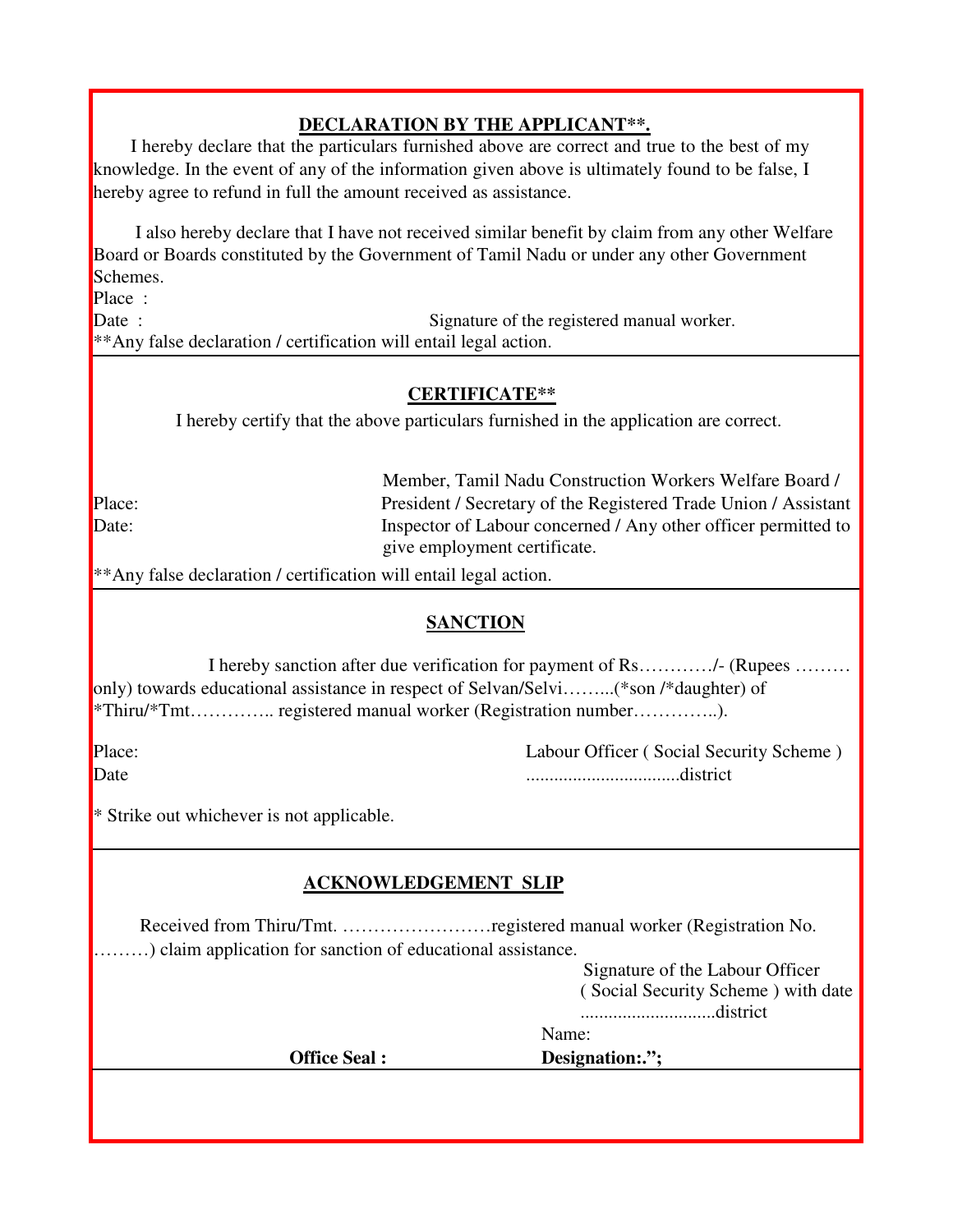#### **FORM - EEE [***See* **clause 15 (3)]**

# **APPLICATION FOR EDUCATIONAL ASSISTANCE FOR GIRL CHILDREN STUDYING IN 10TH STANDARD/ 11TH STANDARD/ 12TH STANDARD.**

To

The Labour Officer (Social Security Scheme)

……………… district.

1. Name of the registered manual worker :

2. a) Registration Number and date of initial registration (Original identity card should be enclosed) :

- b) Date of last renewal indicating the
- period upto which renewed :
- 3. Address (in full) with PIN Code :
- 4. Details of family members of the registered manual worker : the second state of the second state  $\mathbf{r}$  :

| Sl. No. | Name                                         | Relationship with the registered<br>manual worker               | Age    |
|---------|----------------------------------------------|-----------------------------------------------------------------|--------|
|         |                                              |                                                                 | 4      |
|         |                                              |                                                                 |        |
|         | $\sim$ $\sim$ $\sim$<br>$\sim$ $\sim$ $\sim$ | $\sim$ $\sim$ $\sim$ $\sim$<br>$\cdot$ .<br>$\mathbf{H}$<br>. . | $\sim$ |

5. Details of the daughter for whom educational assistance is sought for:-

|     | Sl. | Name | Date of Birth | Standard in which<br>studying (STD.            | Year of Study<br>(indicate the | Name of the<br>school with full |  |
|-----|-----|------|---------------|------------------------------------------------|--------------------------------|---------------------------------|--|
| No. |     |      |               | $10^{th}$ /11 <sup>th</sup> / 12 <sup>th</sup> | academic year)                 | address                         |  |
|     |     |      |               |                                                |                                |                                 |  |
|     |     |      |               |                                                |                                |                                 |  |
|     |     |      |               |                                                |                                |                                 |  |
|     |     |      |               |                                                |                                |                                 |  |

**Note:-** Certificate from the Head Master/Principal of the School to the effect that the daughter of the registered manual worker is studying the course, should be enclosed.

6. Number of children for whom the assistance has already been availed from the Board:

| Sl.<br>No. | Name | Son/Daughter | Course for which<br>assistance availed | Year of<br>availing the<br>assistance | Amount of<br>assistance $(Rs.)$ |  |
|------------|------|--------------|----------------------------------------|---------------------------------------|---------------------------------|--|
|            |      |              | 4                                      |                                       |                                 |  |
|            |      |              |                                        |                                       |                                 |  |
|            |      |              |                                        |                                       |                                 |  |

Signature of the registered manual worker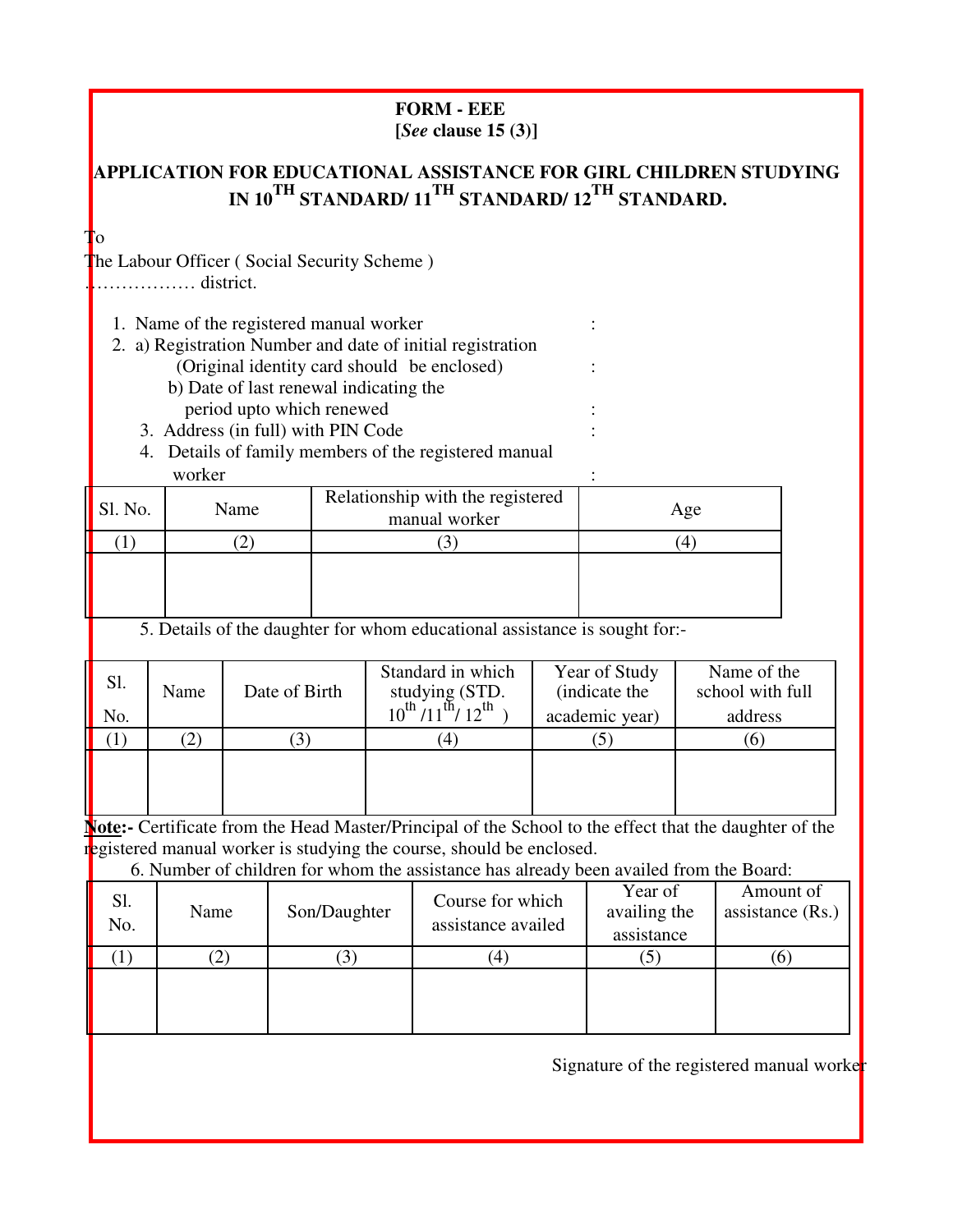#### **DECLARATION BY THE APPLICANT\*\***

I hereby declare that the particulars furnished above are correct and true to the best of my knowledge. In the event of any of the information given above is ultimately found to be false, I hereby agree to refund in full the amount received as assistance.

I also hereby declare that I have not received similar benefits by claim from any other Welfare Board or Boards constituted by the Government of Tamil Nadu or under any other Government Schemes.

Place :

Date : Signature of the registered manual worker.

#### **\*\*Any false declaration / certification will entail legal action.**

#### **CERTIFICATE\*\***

I hereby certify that the particulars furnished in the application are correct.

Member, Tamil Nadu Construction Workers Welfare Board / Place: President / Secretary of the Registered Trade Union / Assistant Date: Inspector of Labour concerned / Any other officer permitted to give employment certificate.

\*\*Any false declaration / certification will entail legal action.

#### **SANCTION**

I hereby sanction, after due verification, a sum of Rs………../- (Rupees……….. only) as educational assistance in respect of Selvi……., daughter of Thiru/Tmt……., registered manual worker………….. (Registration No……….).

Place :

Date

#### **ACKNOWLEDGEMENT SLIP**

Received from Thiru/Tmt.

…………………………………………………… registered manual worker (Registration No……………..), claim application for sanction of educational assistance .

| Place:               | Signature of the Labour Officer     |
|----------------------|-------------------------------------|
| $\Box$ Date :        | (Social Security Scheme) with date. |
| <b>Office Seal</b> : | district                            |
|                      | Name:                               |
|                      | Designation:                        |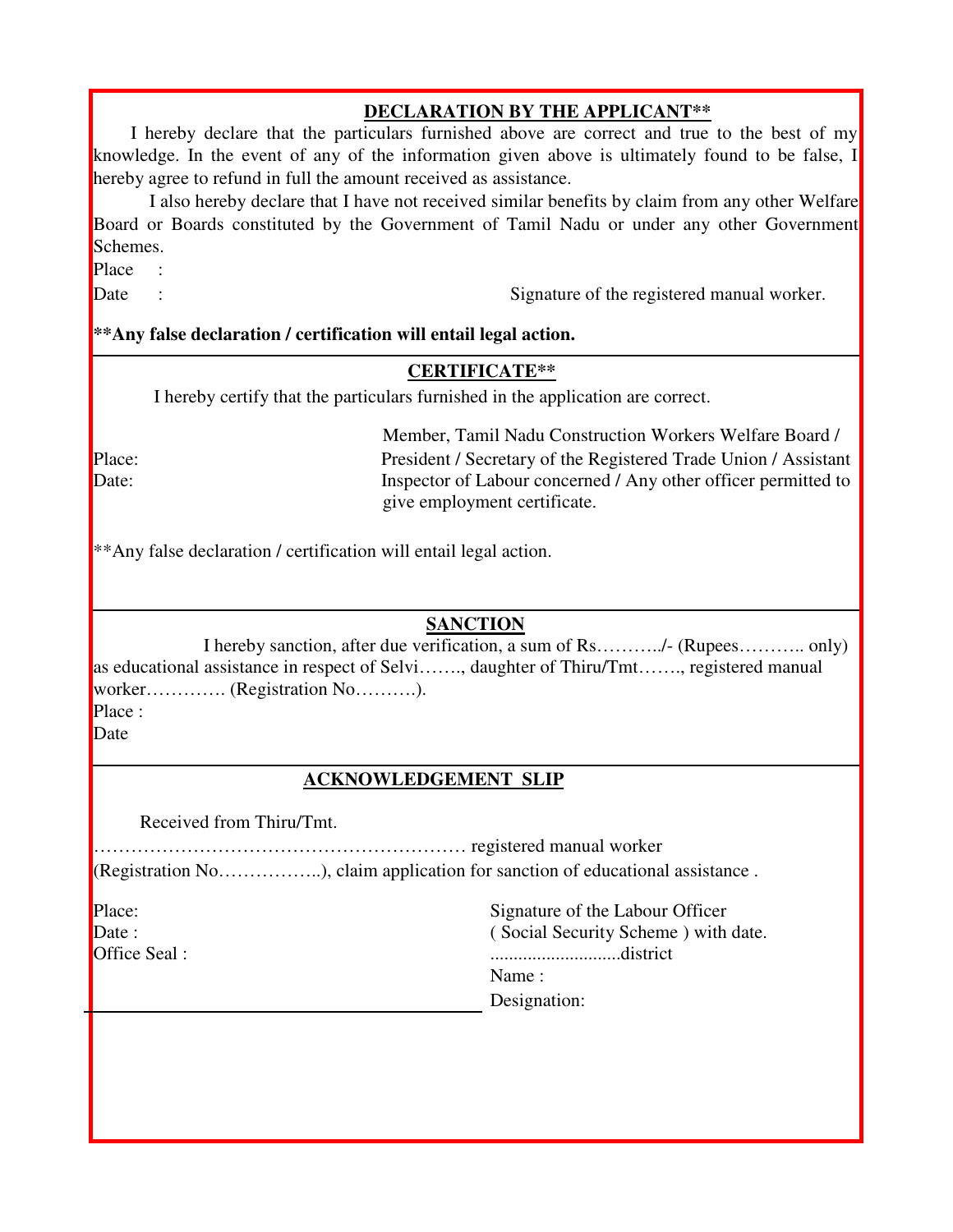# **FORM – F [***See* **clause 16 (4)]**

### **APPLICATION FOR PAYMENT OF MARRIAGE ASSISTANCE**

To

The Labour Officer ( Social Security Scheme ) ……………..district.

1. Name of the registered manual worker :

2. Registration Number and date of initial registration (Original Identity Card should be enclosed) :

3. Address in full with PIN Code :

4. (a) Particulars of the members of the family of the registered manual worker

| Sl. No.<br>Name |  | Relationship | Age              | <b>Marital Status</b> |  |  |
|-----------------|--|--------------|------------------|-----------------------|--|--|
| $\perp$         |  | 3            | $\left(4\right)$ | J                     |  |  |
|                 |  |              |                  |                       |  |  |
|                 |  |              |                  |                       |  |  |

(b) (i) Name of the person for whose marriage the assistance is sought for:

- (ii) Relationship to the registered manual worker :
- (iii) Age in completed years on the date of marriage :

(c) Names of the couple : (i) Bride

(ii) Groom

(d) Date and venue of the marriage (Marriage invitation to be enclosed in original) :

(e) Has the marriage assistance been availed earlier from the Board? If so, furnish details :

Signature of the registered manual worker

# **DECLARATION BY THE APPLICANT\*\***

I hereby declare that the particulars furnished above are correct and true to the best of my knowledge. In the event of any of the information given above is ultimately found to be false, I hereby agree to refund in full, the amount received as assistance for the marriage of self/daughter/son.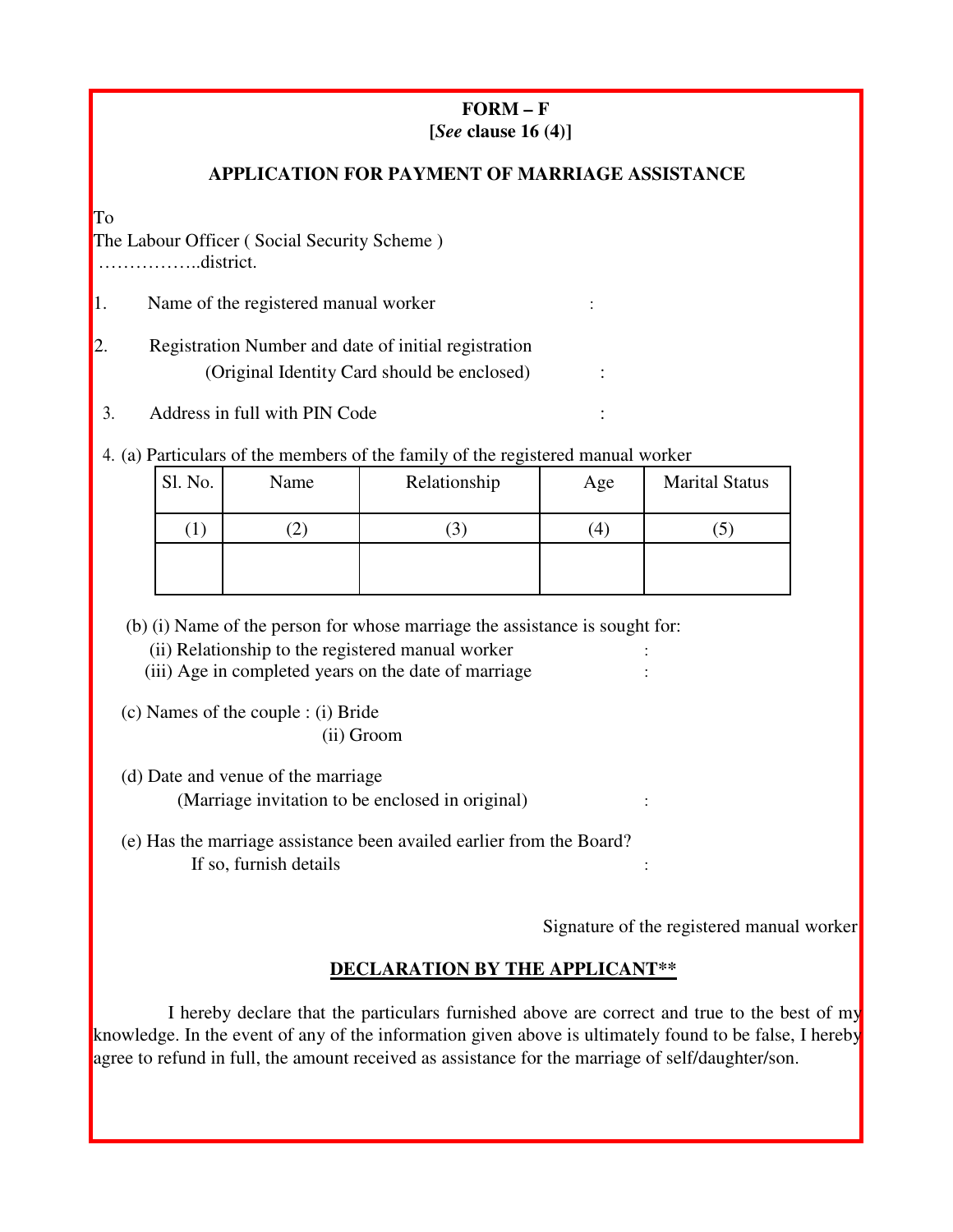|          |  | I also hereby declare that I have not received similar benefits by claim in any other Welfare |  |  |  |
|----------|--|-----------------------------------------------------------------------------------------------|--|--|--|
|          |  | Board or Boards constituted by the Government of Tamil Nadu or under any other Government     |  |  |  |
| Schemes. |  |                                                                                               |  |  |  |

Place

Date : Signature of the registered manual worker. \*\*Any false declaration / certification will entail legal action.

#### **CERTIFICATE\*\***

Place: Member of parliament or Member of legislative Assembly or Date: President of Village Panchayat or Member of the Local Body or Village Administrative Officer/Revenue Inspector (in Chennai) in whose jurisdiction the applicant resides.

### **\*\*Any false declaration / certification will entail legal action.**

#### **SANCTION**

I hereby sanction, after due verification, for payment of Rs.………/- (Rupees ………. only) towards marriage assistance of the son / daughter / self of Thiru/Tmt…………….., registered manual worker of the Board (Registration number................)

> **Labour Officer ( Social Security Scheme ) ………............................................ district.**

#### **ACKNOWLEDGEMENT SLIP**

Received from Thiru/Tmt. ………………………(Registration No………) claim application for sanction of marriage assistance.

> Signature of the Labour Officer ( Social Security Scheme ) with date

................................district

Name:

Office Seal : Designation: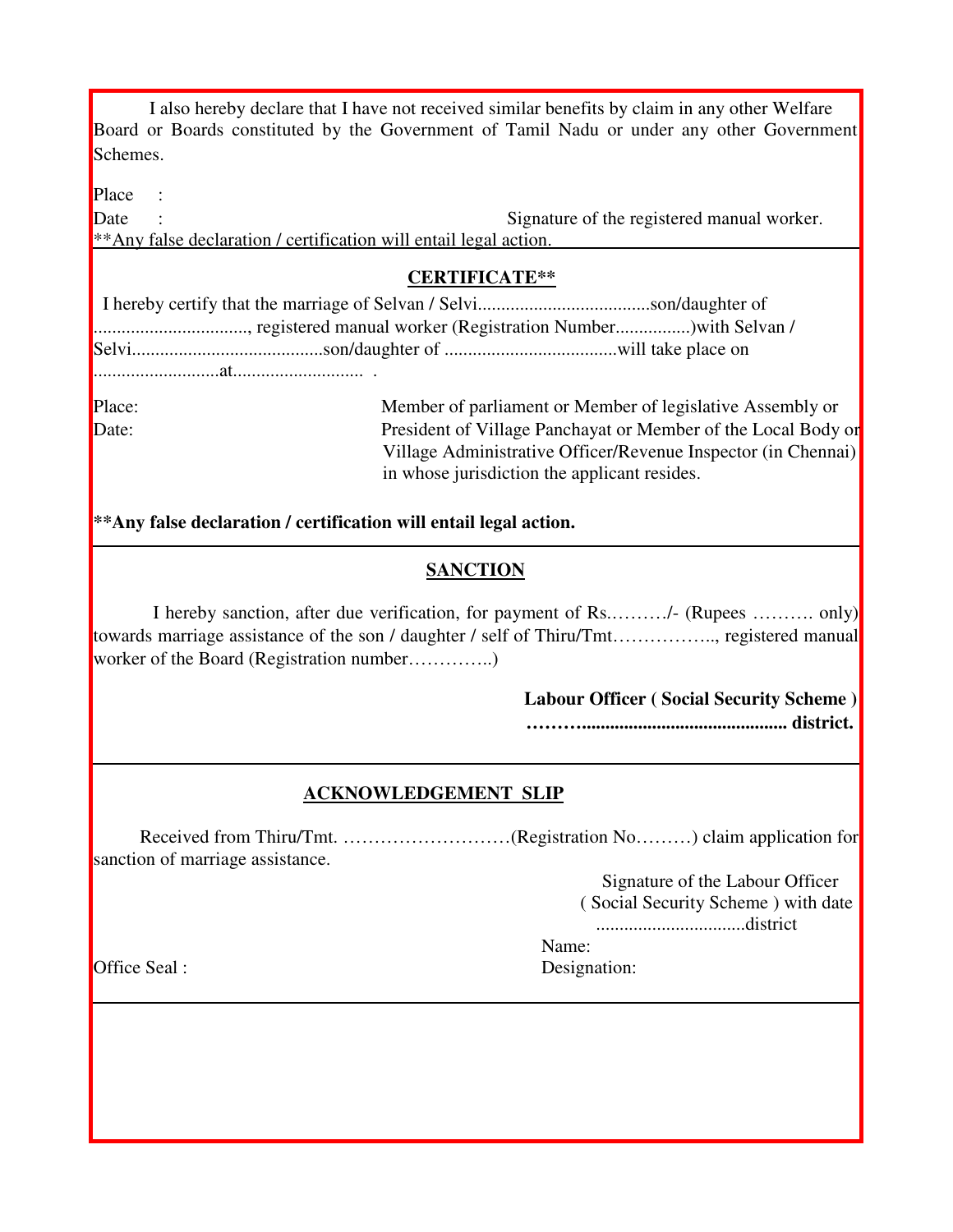#### **"FORM - G [***See* **clause 17 (3)]**

# **APPLICATION FOR PAYMENT OF MATERNITY ASSISTANCE FOR PREGNANCY OR MISCARRIAGE OR TERMINATION OF PREGNANCY BY A REGISTERED WOMAN MANUAL WORKER**

| To                                                         |                                                          |     |               |     |  |  |
|------------------------------------------------------------|----------------------------------------------------------|-----|---------------|-----|--|--|
|                                                            | The Labour Officer (Social Security Scheme)              |     |               |     |  |  |
|                                                            | district.                                                |     |               |     |  |  |
| 1.                                                         | Name of the registered woman manual worker               |     |               |     |  |  |
|                                                            | (a) Registration Number and date of initial registration |     |               |     |  |  |
|                                                            | (Original Identity card should be enclosed)              |     |               |     |  |  |
|                                                            | (b) Date of last renewal indicating the period upto      |     |               |     |  |  |
| which renewed                                              |                                                          |     |               |     |  |  |
| 3. Address (in full) with PIN Code                         |                                                          |     |               |     |  |  |
| 4. Particulars of surviving son/daughter of the registered |                                                          |     |               |     |  |  |
| female manual worker                                       |                                                          |     |               |     |  |  |
| Sl.<br>No.                                                 | Name                                                     | Sex | Date of Birth | Age |  |  |
| (1)                                                        | (2)                                                      | (3) | (4)           | (5) |  |  |
|                                                            |                                                          |     |               |     |  |  |

5. Month of Pregnancy\* on the date of claim application : \*(Certificate from the Civil Assistant Surgeon of the Government Hospital in support of this should be enclosed in original):

I

- 6. Whether the claim is for pregnancy or miscarriage of Pregnancy or Termination of pregnancy? If so details may be furnished. (Certificate from the Civil Assistant Surgeon of the Government Hospital to this effect should be obtained and sent in original  $\cdot$ :
- 7. Whether the assistance has already been availed by the registered woman manual worker? If so, details may be furnished :

# Signature of the registered woman manual worker **DECLARATION BY THE APPLICANT\*\***

I hereby declare that the particulars furnished above are correct and true to the best of my knowledge. In the event of any of the information given above is ultimately found to be false, I hereby agree to refund in full the amount received as assistance.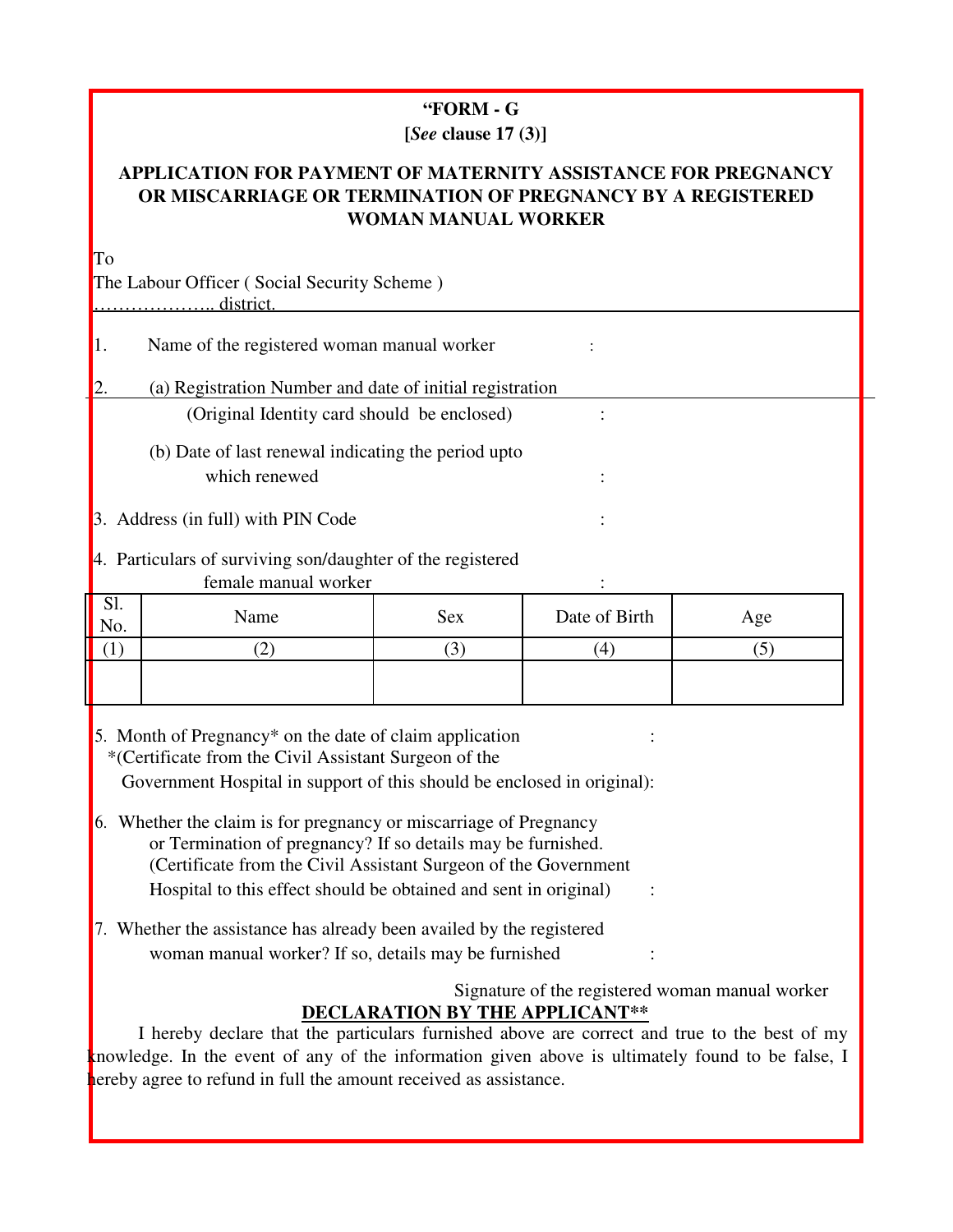I also hereby declare that I have not received similar benefits by claim in any other Welfare Board or Boards constituted by the Government of Tamil Nadu or under any other Government Schemes.

Place :

Date : Signature of the registered woman manual worker **\*\*Any false declaration / certification will entail legal action.**

**Note:-** The Birth Certificate from the Registrar of Births of the area concerned should be obtained and sent in original for release of the assistance after the date of delivery.

# **CERTIFICATE\*\***

I hereby certify that the particulars furnished in the application form are correct.

Place: Member, Tamil Nadu Construction Workers Welfare Board / Date: President / Secretary of the Registered Trade Union / Assistant Inspector of Labour concerned / Any other officer permitted to give employment certificate.

**\*\*Any false declaration / certification will entail legal action.**

# **SANCTION**

I hereby sanction, after due verification, for the payment of assistance of Rs.……/-(Rupees ……. only) to Tmt…………… (Registration No………) \*at the time of seventh month of pregnancy / \*on delivery of child / \*for miscarriage of pregnancy /\* termination of pregnancy (\* Strike out whichever is not applicable).

#### **Labour Officer ( Social Security Scheme )with date …………….………….. district**.

# **ACKNOWLEDGEMENT SLIP**

Received from Tmt. ……………………………………………claim application for sanction of maternity assistance for \*pregnancy/\*miscarriage of pregnancy / \*termination of pregnancy in respect of the registered female manual worker .

| * Strike out whichever is not applicable | Signature of the Labour Officer    |
|------------------------------------------|------------------------------------|
|                                          | (Social Security Scheme) with date |
|                                          |                                    |
|                                          | Name:                              |
| Office Seal :                            | Designation:                       |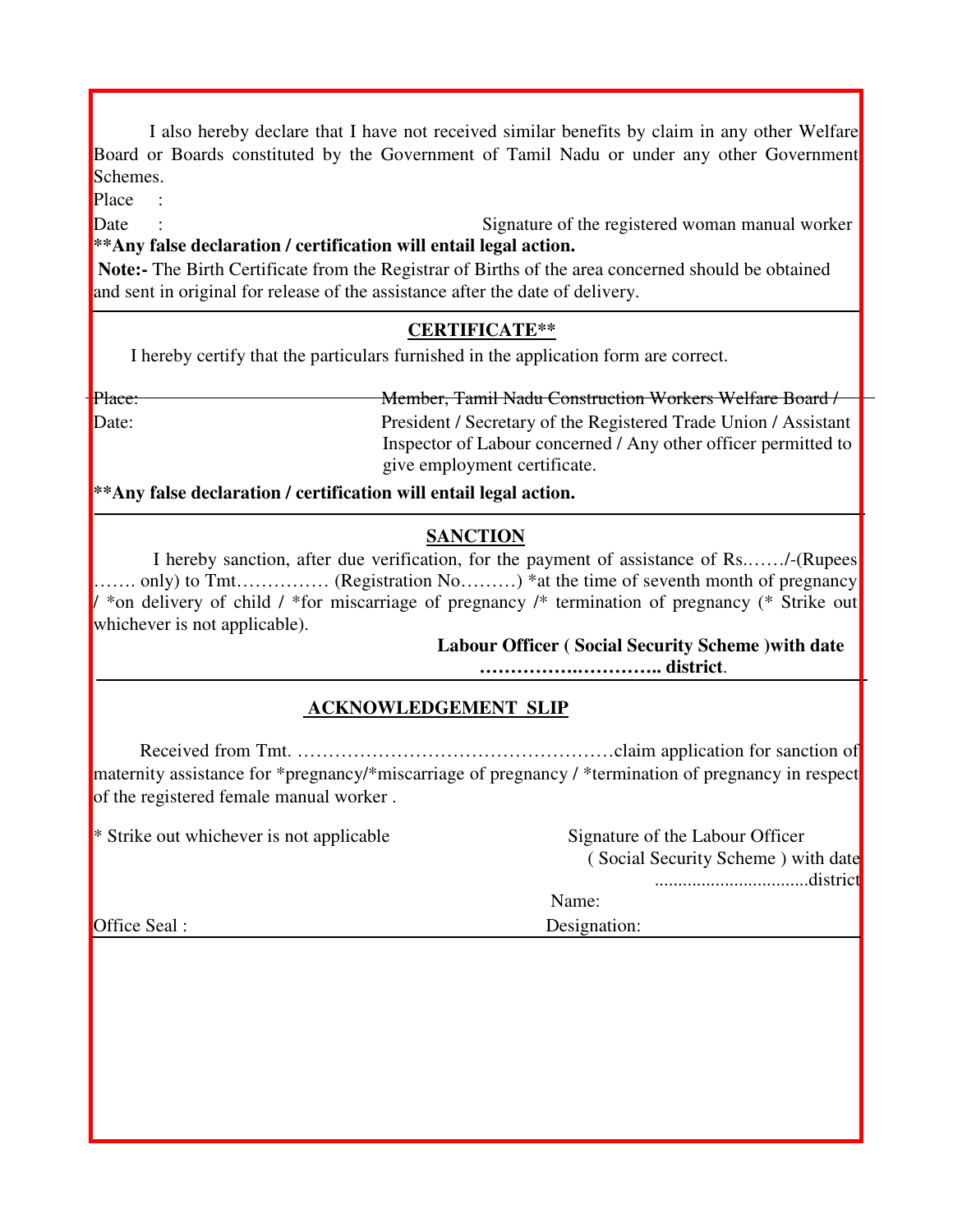#### **"FORM - H [***See* **clause 5-A]**

#### **NOMINATION UNDER TAMIL NADU MAUAL WORKERS (CONSTRUCTION WORKERS) WELFARE SCHEME,1994**

Registration No. : …………………………..

I ……………………… (specify name) hereby nominate the person/persons below to receive the claims due under clause 11 of the Tamil Nadu Manual Workers (Construction Workers) Welfare Scheme, 1994 in the event of my death. The nominee(s) are also entitled to receive the amount that may become payable under clause 14 and clause 14A of the Tamil Nadu Manual Workers (Construction Workers) Welfare Scheme, 1994.

| Name and<br>address of the<br>nominee(s) | Relationship of the<br>$nominee(s)$ with the<br>registered manual worker | Age of the<br>nominee | Percentage of share<br>to be paid to each<br>nominee. |
|------------------------------------------|--------------------------------------------------------------------------|-----------------------|-------------------------------------------------------|
| (1)                                      | 2)                                                                       | 3)                    | (4)                                                   |
|                                          |                                                                          |                       |                                                       |
|                                          |                                                                          |                       |                                                       |
|                                          |                                                                          |                       |                                                       |

#### Place **Signature or left -hand thumb impression**

### Date: **of the manual worker**

#### **CERTIFICATE.**

Certified that the above nomination has been signed/thumb-impression has been impressed by Thiru/Thirumathi/Selvi ............................................after he/she has read the entries (or) after entries have been read over to him/her by me and understood by him/her.

**Place: Date:**

> **Labour Officer ( Social Security Scheme ) ..............................District;**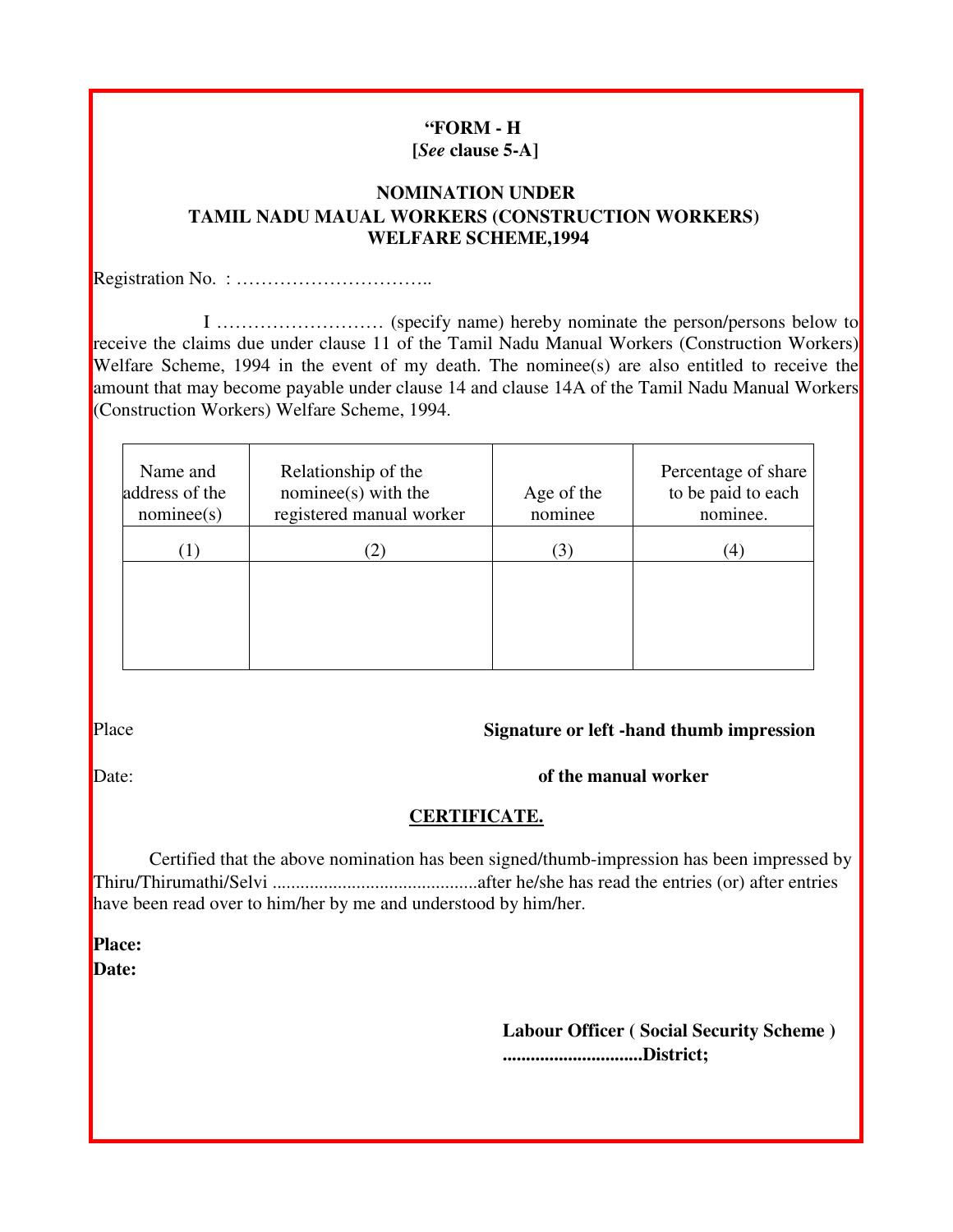# **"FORM - I**

**[** *See* **clause 5-A (5) ]**

### **MODIFICATION OF NOMINATION UNDER TAMIL NADU MANUAL WORKERS (CONSTRUCTION WORKERS) WELFARE SCHEME,1994**

Registration No……………..

Under clause 5-A(5) of the Tamil Nadu Manual Workers (Construction Workers) Welfare Scheme, 1994, I ………….. (specify name) hereby revoke my earlier nomination dated ........................ and hereby nominate the person/persons below to receive claims under clauses 11 (4), 14 and 14 A of the Tamil Nadu Manual Workers (Construction Workers) Welfare Scheme, 1994 .

| Name and address of the<br>nominee(s) | Nominee's<br>relationship with<br>the worker | Age of the<br>nominee | Percentage of share to be<br>paid to each nominee |
|---------------------------------------|----------------------------------------------|-----------------------|---------------------------------------------------|
| (1)                                   | (2)                                          | (3)                   | (4)                                               |
|                                       |                                              |                       |                                                   |
|                                       |                                              |                       |                                                   |
|                                       |                                              |                       |                                                   |
|                                       |                                              |                       |                                                   |
|                                       |                                              |                       |                                                   |

#### Place: **Signature or left -hand thumb impression of the manual worker**

Date:

# **CERTIFICATE**

Certified that the above modification of nomination has been signed/thumb-impressed by Thiru/Thirumathi/Selvi ...................................employed as .................................after he/she has read the entries (or) after the entries have been read over to him/her by me and understood by him/her.

**Place:**

**Date :**

**Labour Officer ( Social Security Scheme ) ..............................District.**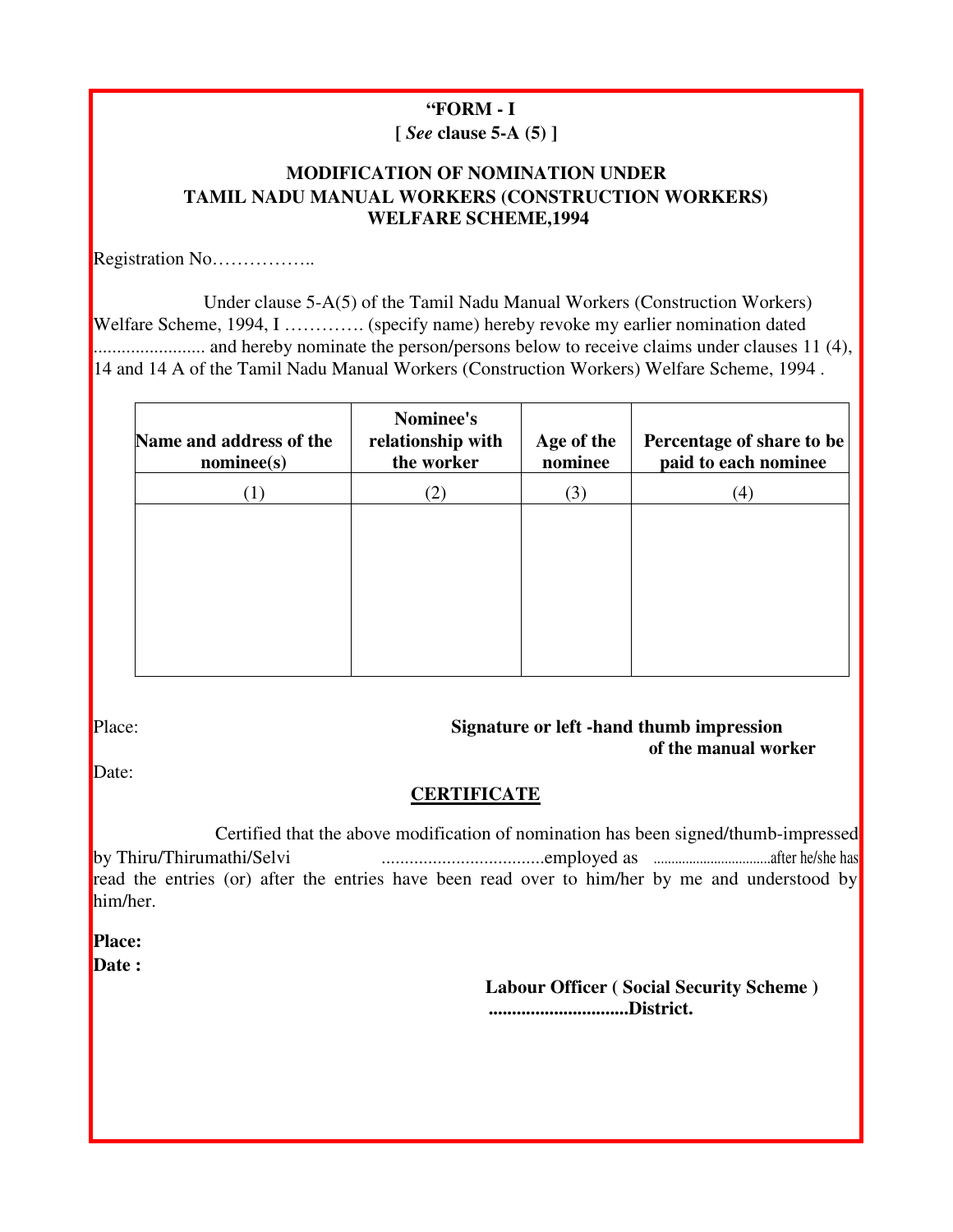| "FORM |  |  |
|-------|--|--|
|-------|--|--|

**[***See* **clause 5 (5) ]**

# **IDENTITY CARD TAMIL NADU CONSTRUCTION WORKERS WELFARE BOARD, CHENNAI-600 034**

Registration number:

|                                                                                   | Date |                                                                     |
|-----------------------------------------------------------------------------------|------|---------------------------------------------------------------------|
|                                                                                   |      | Photo                                                               |
| (1) Name of the registered manual worker                                          |      |                                                                     |
| (2) Name of father/husband                                                        |      |                                                                     |
| $(3)$ Age                                                                         |      |                                                                     |
| (4) Permanent address                                                             |      |                                                                     |
| (5) Present address                                                               |      |                                                                     |
| (6) Occupation                                                                    |      |                                                                     |
| (7) Name of the nominee and relationship                                          |      |                                                                     |
| (8) If he is a member of any Trade Union,<br>the Registration Number given to him |      |                                                                     |
| by the Union                                                                      |      |                                                                     |
| Registration should be renewed before                                             |      |                                                                     |
| Signature of the manual worker.                                                   |      | "Labour Officer (Social Security<br>Scheme ) with Date<br>district. |
|                                                                                   |      |                                                                     |
|                                                                                   |      | <b>Office Seal</b>                                                  |
|                                                                                   |      |                                                                     |
|                                                                                   |      |                                                                     |
|                                                                                   |      |                                                                     |
|                                                                                   |      |                                                                     |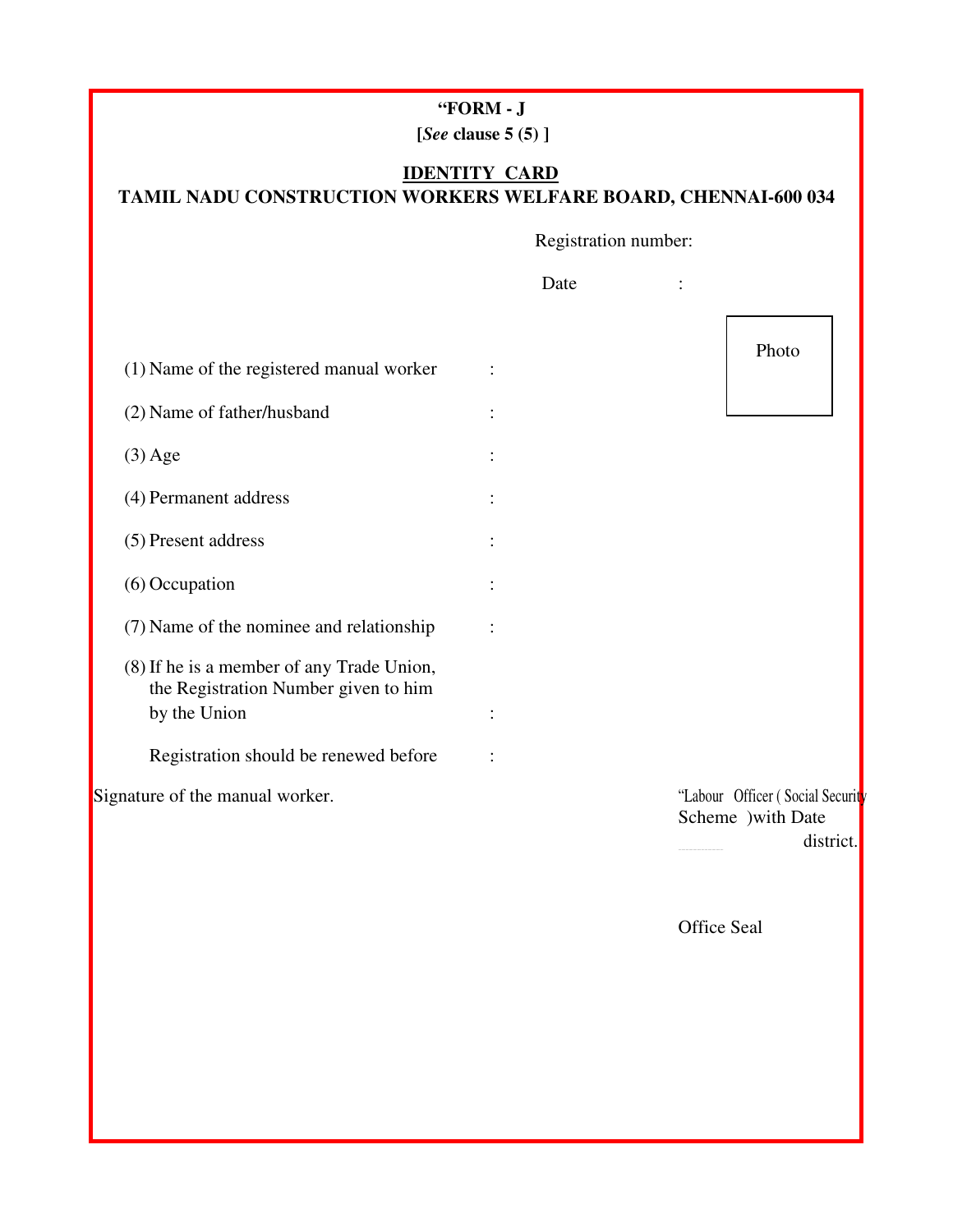### **"FORM - K**

[*See* clause 17-A]

### **APPLICATION FOR REIMBURSEMENT OF COST ON PURCHASE OF SPECTACLES BY THE REGISTERED MANUAL WORKER**

To

The Labour Officer ( Social Security Scheme ) …………….. district.

| 1. Name of the registered manual worker                                                                    |  |
|------------------------------------------------------------------------------------------------------------|--|
| 2. (a) Registration Number and date of initial registration<br>(Original identity card should be enclosed) |  |
| $(h)$ Deta of lest repayed indicating the newind unto                                                      |  |

- (b) Date of last renewal indicating the period upto which renewed :  $\blacksquare$
- 3. Address in full with PIN Code :
- 4. Date of purchase of spectacles and its actual cost :
- 5. Whether Certificate issued by a registered Ophthalmist is enclosed in original? :
- 6. Whether cash bill is enclosed in original? :

Signature of the registered manual worker

# **DECLARATION BY THE APPLICANT\*\***

(i) I hereby declare that the particulars furnished above are correct and true to the best of my knowledge. In the event of any of the information given above is ultimately found to be false, I hereby agree to refund in full the amount reimbursed towards purchase of spectacles for myself.

(ii) I also hereby declare that I have not received similar benefit by claim in any other Welfare Board or Boards constituted by the Government of Tamil Nadu or under any other Government Schemes.

Place :

Date : Signature of the registered manual worker

**\*\*Any false declaration / certification will entail legal action.**